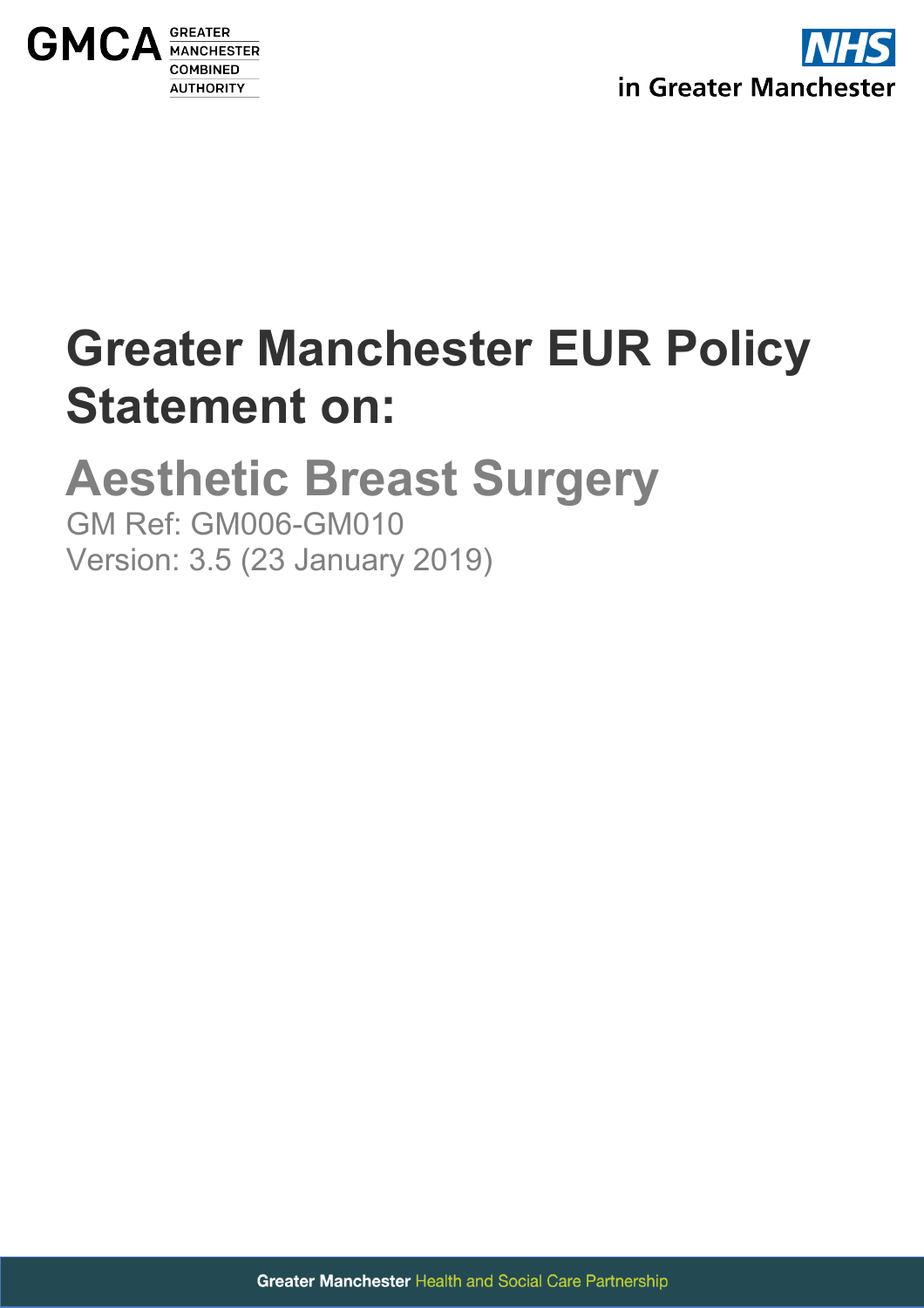# <span id="page-1-0"></span>**Commissioning Statement**

|                                                    | <b>Aesthetic Breast Surgery</b>                                                                                                                                                                                                                                                                                                                                                                                                                                                     |
|----------------------------------------------------|-------------------------------------------------------------------------------------------------------------------------------------------------------------------------------------------------------------------------------------------------------------------------------------------------------------------------------------------------------------------------------------------------------------------------------------------------------------------------------------|
| <b>Policy</b><br><b>Exclusions</b><br>(Alternative | Reconstructive surgery following cancer, trauma or another significant clinical event is<br>not covered by this policy and is routinely commissioned across Greater Manchester.                                                                                                                                                                                                                                                                                                     |
| commissioning<br>arrangements<br>apply)            | Treatment/procedures undertaken as part of an externally funded trial or as a part of<br>locally agreed contracts / or pathways of care are excluded from this policy, i.e. locally<br>agreed pathways take precedent over this policy (the EUR Team should be informed of<br>any local pathway for this exclusion to take effect).                                                                                                                                                 |
| <b>Our definition</b><br>of Aesthetic              | All surgery involving incision into healthy tissue, in this case a healthy breast whatever<br>its size and shape, is considered to be aesthetic. This includes cases where there are<br>symptoms, external to the breast, that are attributed to, or exacerbated by, the size of<br>the breast(s).                                                                                                                                                                                  |
| <b>Policy</b>                                      | <b>Breast Augmentation</b>                                                                                                                                                                                                                                                                                                                                                                                                                                                          |
| <b>Inclusion</b><br><b>Criteria</b>                | All surgery involving incision into healthy tissue in this case a healthy breast whatever<br>its size and shape is considered to be aesthetic.                                                                                                                                                                                                                                                                                                                                      |
|                                                    | Surgery to augment the size and or shape of a breast(s) is <b>not</b> routinely<br>commissioned, with the exception of proven amastia or amazia. There should be<br>confirmation either in the form of a consultant letter or an ultrasound report that there is<br>an absence of breast tissue.                                                                                                                                                                                    |
|                                                    | This policy applies equally to all women including those who have completed gender<br>realignment. The period of oestrogen therapy on the realignment pathway is<br>considered, for the purposes of this policy, to equate to the period of hormonal<br>increase experienced in puberty. Non-response to this therapy will be considered to be<br>amazia.                                                                                                                           |
|                                                    | <b>NOTE:</b><br>In order to ensure consistency in decision making and a full understanding of the<br>clinical picture by all staff reviewing the case for all applications relating to the<br>female breast, measurements must be submitted using either method in Appendix<br>2 of this policy, please give actual measurements as well as the band and cup size.<br>Applications using other methods will not be accepted.<br>The patient <b>must</b> have completed puberty<br>٠ |
|                                                    | <b>Funding Mechanism</b><br>Individual prior approval provided the patient has proven amastia or amazia.<br>Requests must be submitted with all relevant supporting evidence.<br>Clinicians can submit an individual funding request outside of this guidance if they<br>feel there is a good case for clinical exceptionality. Requests must be submitted with<br>all relevant supporting evidence.                                                                                |
|                                                    | <b>Revision of Breast Augmentation</b>                                                                                                                                                                                                                                                                                                                                                                                                                                              |
|                                                    | Surgery is not routinely commissioned, however the NHS has a general duty of care<br>and if there is a health risk associated with implants, funding will be provided for their<br>removal only unless the original implant surgery was NHS funded; in which case<br>funding will be available for removal and replacement.                                                                                                                                                         |
|                                                    | The Department of Health advice on Poly Implant Prothèse (PIP) implants                                                                                                                                                                                                                                                                                                                                                                                                             |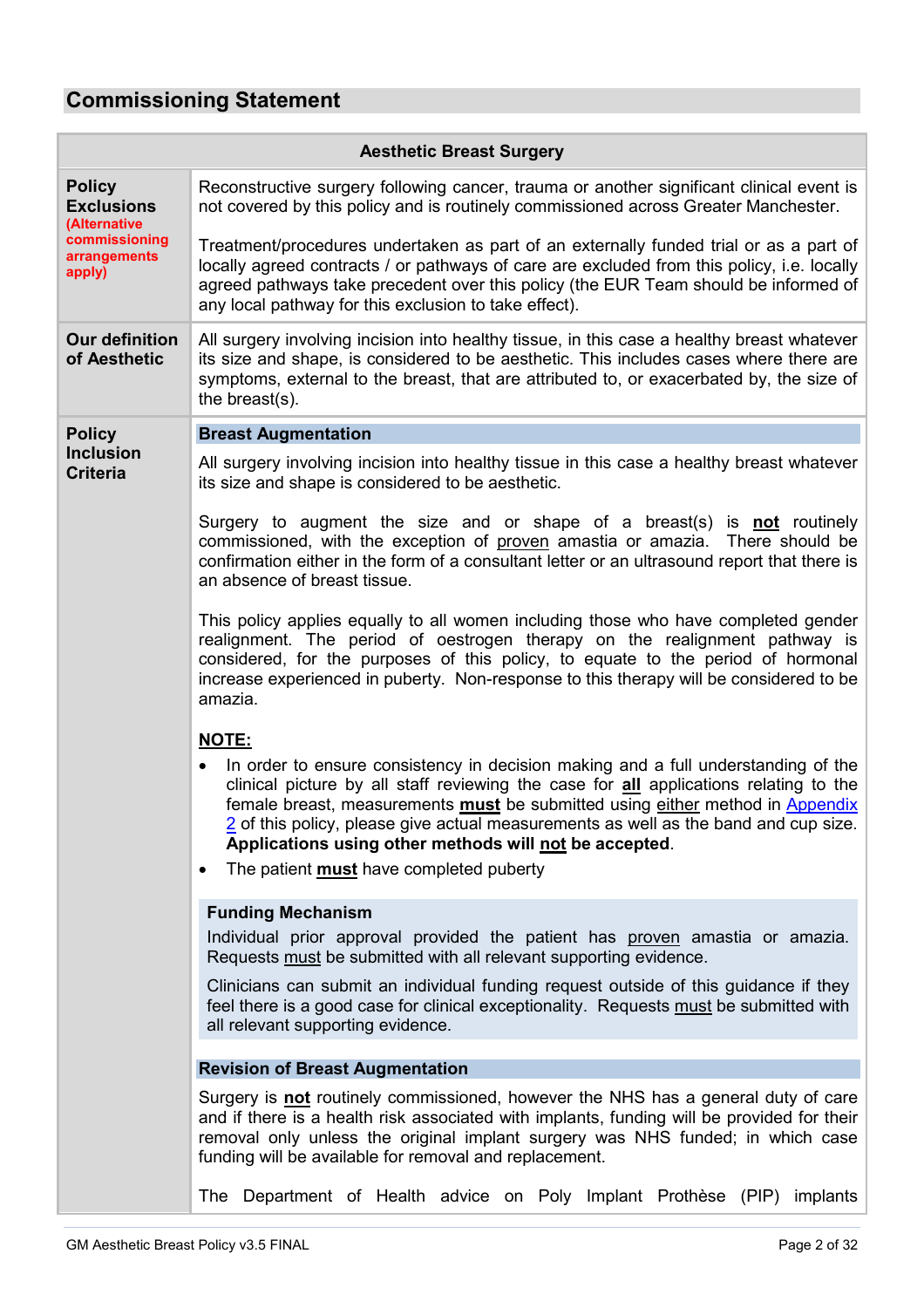recommends that where woman who has PIP implants decides, with her doctor, that in her individual circumstances she wishes to have her implants removed, her healthcare provider should support her in carrying out this surgery. Where her original provider is unable or unwilling to help, the NHS will remove but not normally replace the implant. With this in mind the removal of any faulty prosthesis implanted privately will be funded by the local NHS but the NHS will not normally fund their replacement. To avoid creating asymmetry the non-faulty implant may be removed at the same time.

## **NOTE:**

- In order to ensure consistency in decision making and a full understanding of the clinical picture by all staff reviewing the case for **all** applications relating to the female breast, measurements **must** be submitted using either method in **Appendix** [2](#page-23-0) of this policy, please give actual measurements as well as the band and cup size. **Applications using other methods will not be accepted**.
- The patient **must** have completed puberty

## **Funding Mechanism**

Individual prior approval provided the patient meets the above criteria. Requests must be submitted with all relevant supporting evidence.

Clinicians can submit an individual funding request outside of this guidance if they feel there is a good case for clinical exceptionality. Requests must be submitted with all relevant supporting evidence.

## **Breast Reduction**

All surgery involving incision into healthy tissue in this case a healthy breast whatever its size and shape is considered to be aesthetic.

Breast reduction surgery is **not** routinely commissioned.

- In order to ensure consistency in decision making and a full understanding of the clinical picture by all staff reviewing the case for **all** applications relating to the female breast, measurements **must** be submitted using either method in **Appendix** [2](#page-23-0) of this policy, please give actual measurements as well as the band and cup size. **Applications using other methods will not be accepted**.
- Confirmation that a correctly fitted bra has been worn for a period of at least 6 months and has not relieved the symptoms.
- Evidence of a history of intertrigo, if applicable, its frequency and medication used.
- Where the patient has reported back and neck pain, evidence that a course of physiotherapy has been completed without improvement of symptoms.
- The patient's height and weight records for the previous 2 years (or, if this is not available, a statement from the clinician that their weight has been stable for at least 2 years). This must include the patient's current height and weight (BMI must be less than 30).
- Patients **must** be advised that if they go on to have further children they may develop further aesthetic problems with the breasts and it is unlikely that further aesthetic breast surgery would be funded on the NHS.
- Non-identifiable photographs, preferably medical illustrations if available, will be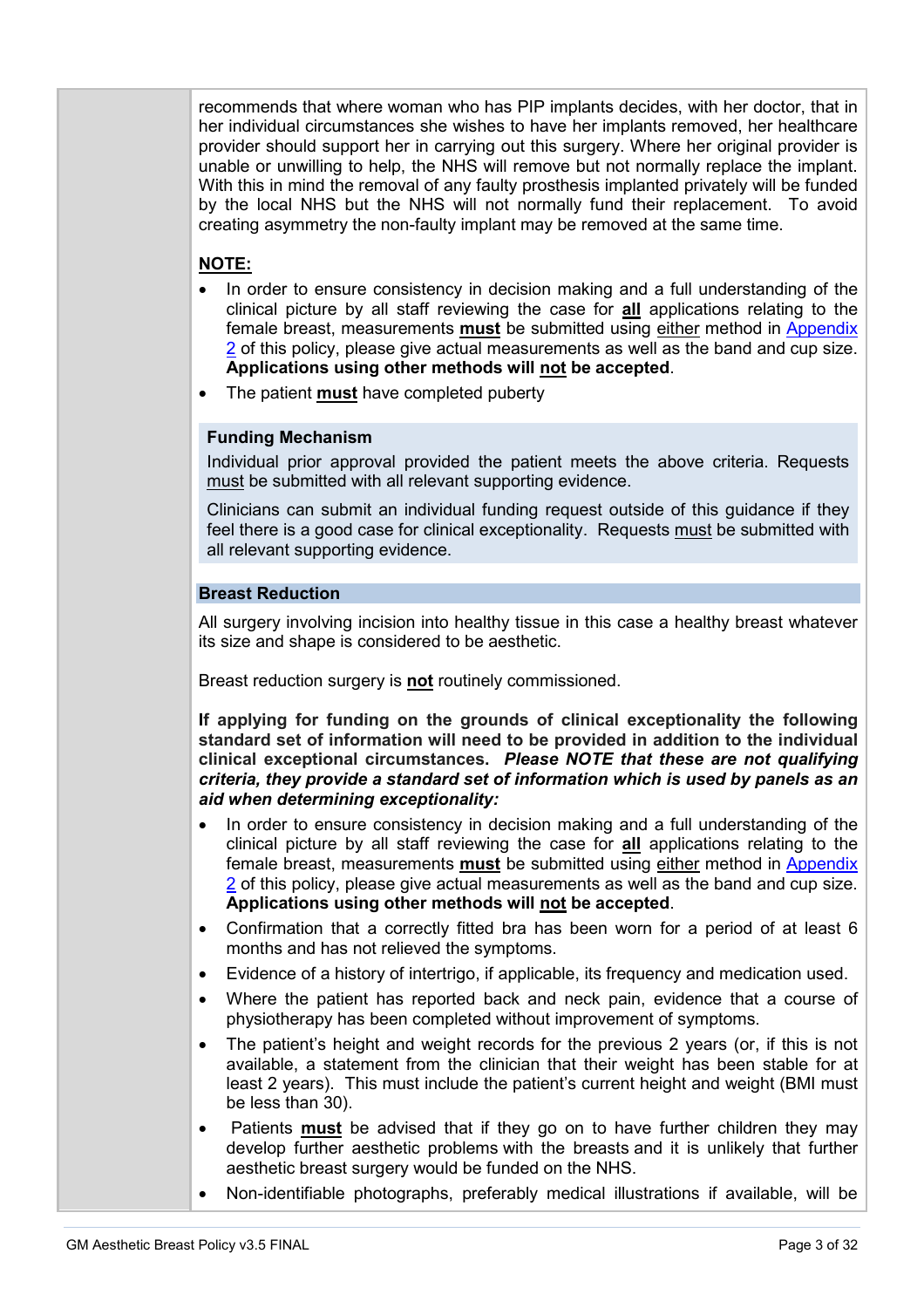requested, to support the decision making process, but will not form the sole basis of the decision. It is not mandatory for photographs to be provided by a patient.

• The patient **must** have completed puberty

#### **Funding Mechanism**

Individual funding request (exceptional case) approval: Requests must be submitted with all relevant supporting evidence.

#### **Breast Asymmetry**

All surgery involving incision into healthy tissue in this case a healthy breast whatever its size and shape is considered to be aesthetic.

• Surgery is only commissioned where there is a difference in breast size of 3 cups (i.e. there should be at least 2 cup sizes between the sizes given for each breast). *For example: the difference between a B cup on one side and a DD on the other is 3 cup sizes with 2 cup sizes in between: B to (C to D) to DD.*

The application should include current band and cup measurements for both breasts. In order to ensure consistency in decision making and a full understanding of the clinical picture by all staff reviewing the case for **ALL** applications relating to the female breast, measurements **must** be submitted using **Method 1** in [Appendix](#page-23-0)  [2](#page-23-0) of this policy, please give actual measurements as well as the band and cup size. **Applications using other methods will not be accepted**.

- The patient **must** have completed puberty
- The application should also include the patient's height and weight records for the previous 2 years (or, if this is not available, a statement from the clinician that their weight has been stable for at least 2 years). This must include the patient's current height and weight (BMI must be less than 30).

## **NOTE:**

- Due to the risks and long term implications relating to breast implants, **surgery to reduce the larger breast only will be approved.**
- Requests made by clinicians to enhance the smaller breast, will be considered under clinical exceptionality. This includes, but is not limited to, cases where reduction to the size of the larger breast would leave the women with a bust size disproportionate to her frame.
- The outcome of reduction surgery can be affected by the individual's weight and how stable that weight is, which is why this information is requested.

- Current band and cup measurements for both breasts. In order to ensure consistency in decision making and a full understanding of the clinical picture by all staff reviewing the case for **ALL** applications relating to the female breast, measurements **must** be submitted using **Method 1** in [Appendix 2](#page-23-0) of this policy, please give actual measurements as well as the band and cup size. **Applications using other methods will not be accepted**.
- The patient's height and weight records for the previous 2 years (or, if this is not available, a statement from the clinician that their weight has been stable for at least 2 years). This must include the patient's current height and weight (BMI must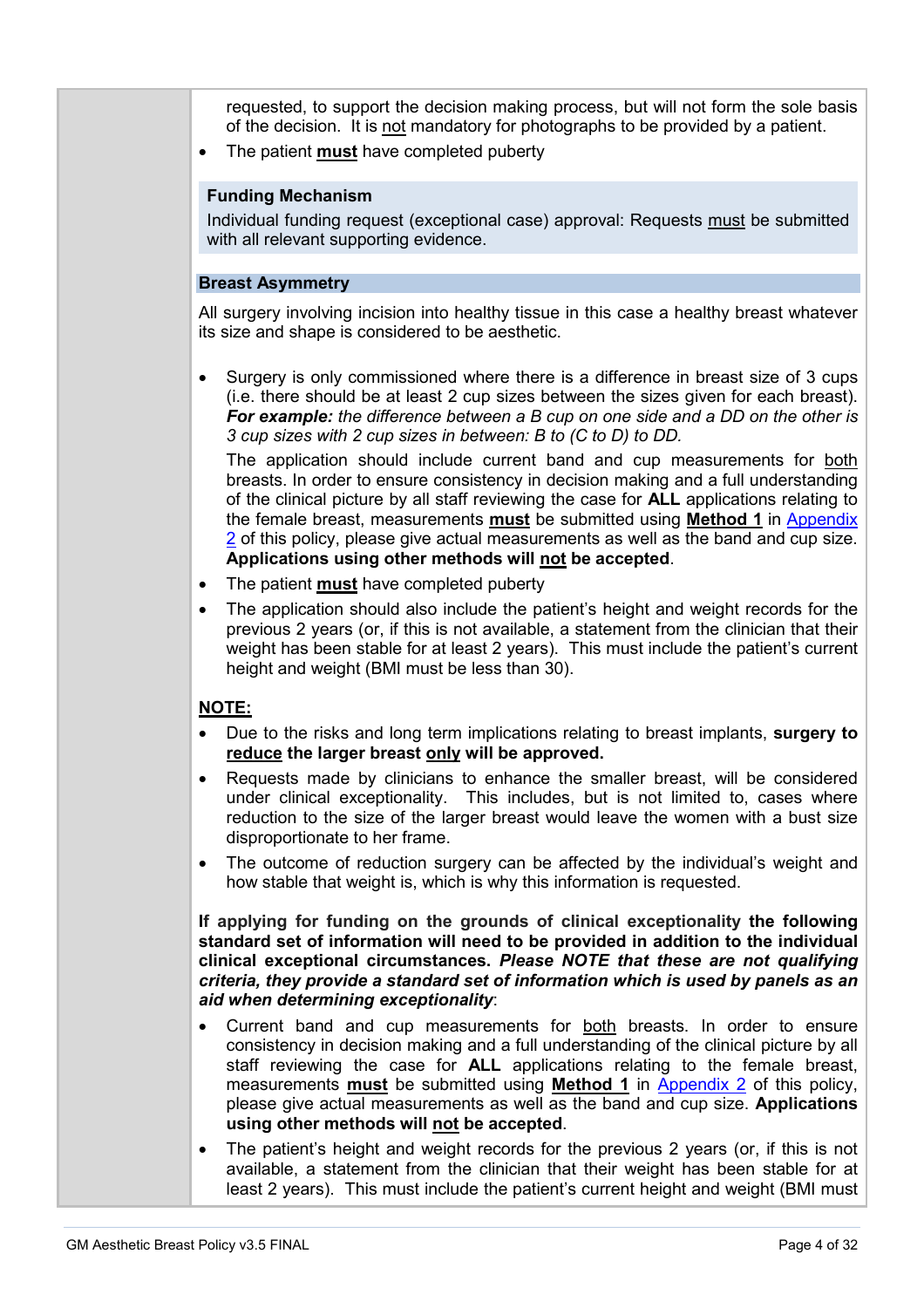be less than 30).

- Non-identifiable photographs, preferably medical illustrations if available, will be requested, to support the decision making process, but will not form the sole basis of the decision. It is not mandatory for photographs to be provided by a patient.
- The patient **must** have completed puberty

## **Funding Mechanism**

Individual prior approval provided the patient has a difference in breast size of 3 cups or more, in line with the above criteria. Requests must be submitted with all relevant supporting evidence.

Clinicians can submit an individual funding request outside of this guidance if they feel there is a good case for clinical exceptionality OR if an enlargement to the smaller breast is being requested. Requests must be submitted with all relevant supporting evidence.

## **Breast Lifts (Mastopexy)**

All surgery involving incision into healthy tissue in this case a healthy breast whatever its size and shape is considered to be aesthetic.

Mastopexy surgery is **not** routinely commissioned, unless part of an approved breast reduction procedure.

#### **Funding Mechanism**

Individual funding request (exceptional case) approval: Requests must be submitted with all relevant supporting evidence.

## **Gynaecomastia (Adult)**

All surgery involving incision into healthy tissue in this case a healthy breast whatever its size and shape is considered to be aesthetic.

Gynaecomastia surgery is **not** routinely commissioned.

- Evidence that pseudo-gynaecomastia has been ruled out.
- Underlying medical conditions have been ruled out.
- There is no history of steroid overuse.
- No history that it is caused by a side effect of a drug.
- The patient's height and weight records for the previous 2 years (or, if this is not available, a statement from the clinician that their weight has been stable for at least 2 years). This must include the patient's current height and weight (BMI must be 25 or below).
- Clinical confirmation of the grade of gynaecomastia.
- Non-identifiable photographs, preferably medical illustrations if available, will be requested, to support the decision making process, but will not form the sole basis of the decision. It is not mandatory for photographs to be provided by a patient.
- The patient **must** have completed puberty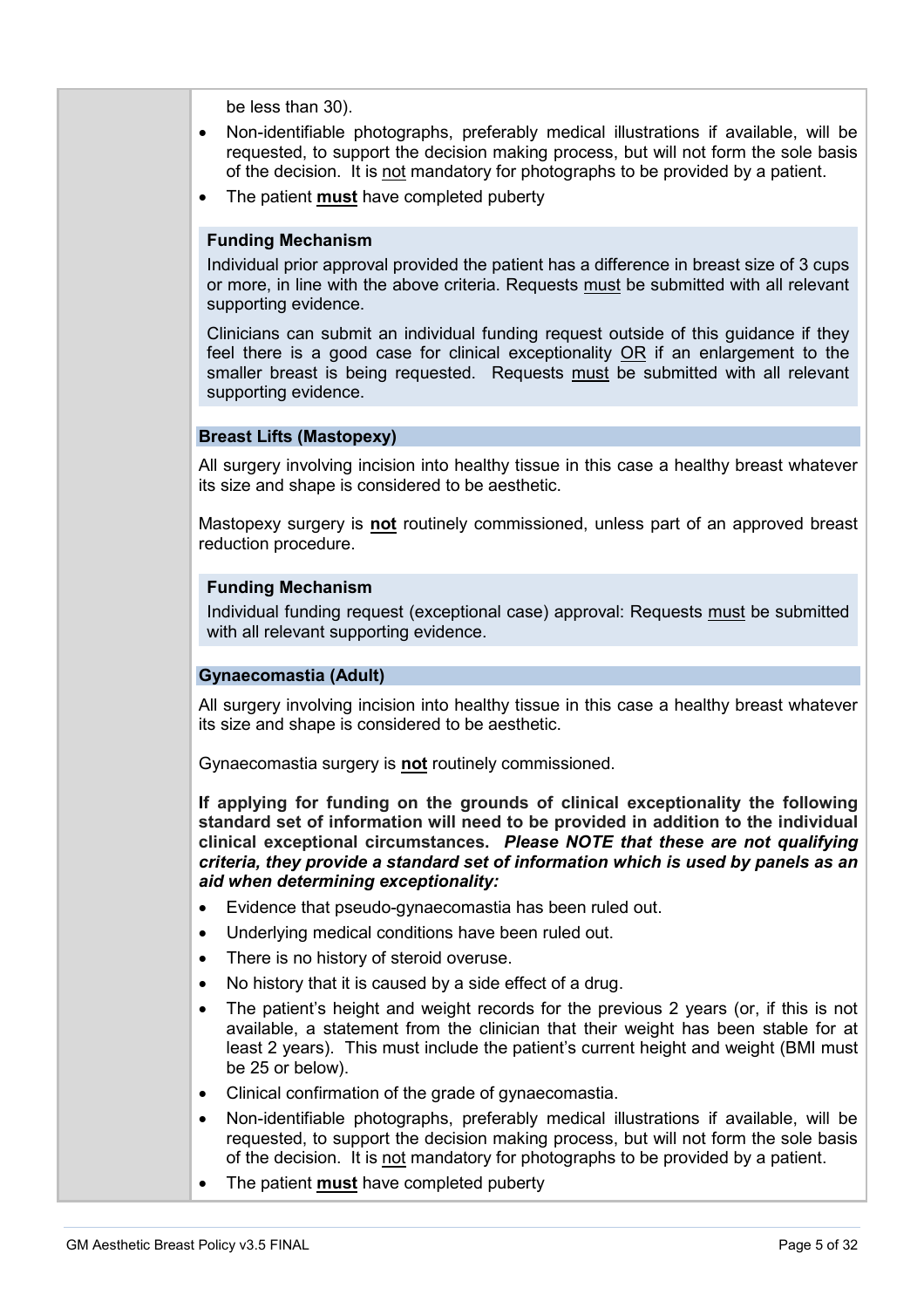#### **Adolescent Gynaecomastia**

All surgery involving incision into healthy tissue in this case a healthy breast whatever its size and shape is considered to be aesthetic.

Adolescent gynaecomastia surgery is **not** routinely commissioned.

**If applying for funding on the grounds of clinical exceptionality the following standard set of information will need to be provided in addition to the individual clinical exceptional circumstances.** *Please NOTE that these are not qualifying criteria, they provide a standard set of information which is used by panels as an aid when determining exceptionality:*

- All potential underlying causes of gynaecomastia been investigated and either ruled out or treated
- The individual does not have excess body fat (preferably a BMI less than 25)
- The individual has been followed up for the appropriate length of time required to allow gynaecomastia of puberty to resolve. **NOTE:** this does **not** mean that puberty must be completed.
- The individual has grade 2b or 3 gynaecomastia
- They have been fully informed of the risk of scarring and nipple 'displacement' if they continue to grow after surgery **OR** confirmation that the adolescent (final) growth spurt has definitely been completed

**NOTE:** A mastectomy procedure for patients going through female to male gender realignment falls under the commissioning responsibility of NHS England. Please refer to NHS England's Interim Gender Dysphoria Protocol and Service Guideline 2013/14.

#### **Funding Mechanism**

Individual funding request (exceptional case) approval: Requests must be submitted with all relevant supporting evidence.

#### **Inverted Nipple Correction**

Idiopathic nipple inversion can often (but not always) be corrected by the application of sustained suction. Commercially available devices may be obtained from major chemists or online without prescription for use at home by the patient. Greatest success is seen if it is used correctly for up to three months.

Nipple inversion may occur as a result of an underlying breast malignancy and it is essential that this be excluded. An underlying breast cancer may cause a previously normally everted nipple to become indrawn: this must be investigated urgently.

Surgical correction of nipple inversion is **not** routinely commissioned.

- Evidence that underlying breast malignancy / breast cancer has been ruled out
- Evidence that the inversion has not been corrected by correct use of a non-invasive suction device (used for at least 3 months)
- The patient is post-pubertal and there is a functional need for nipple inversion to be corrected i.e. for breast feeding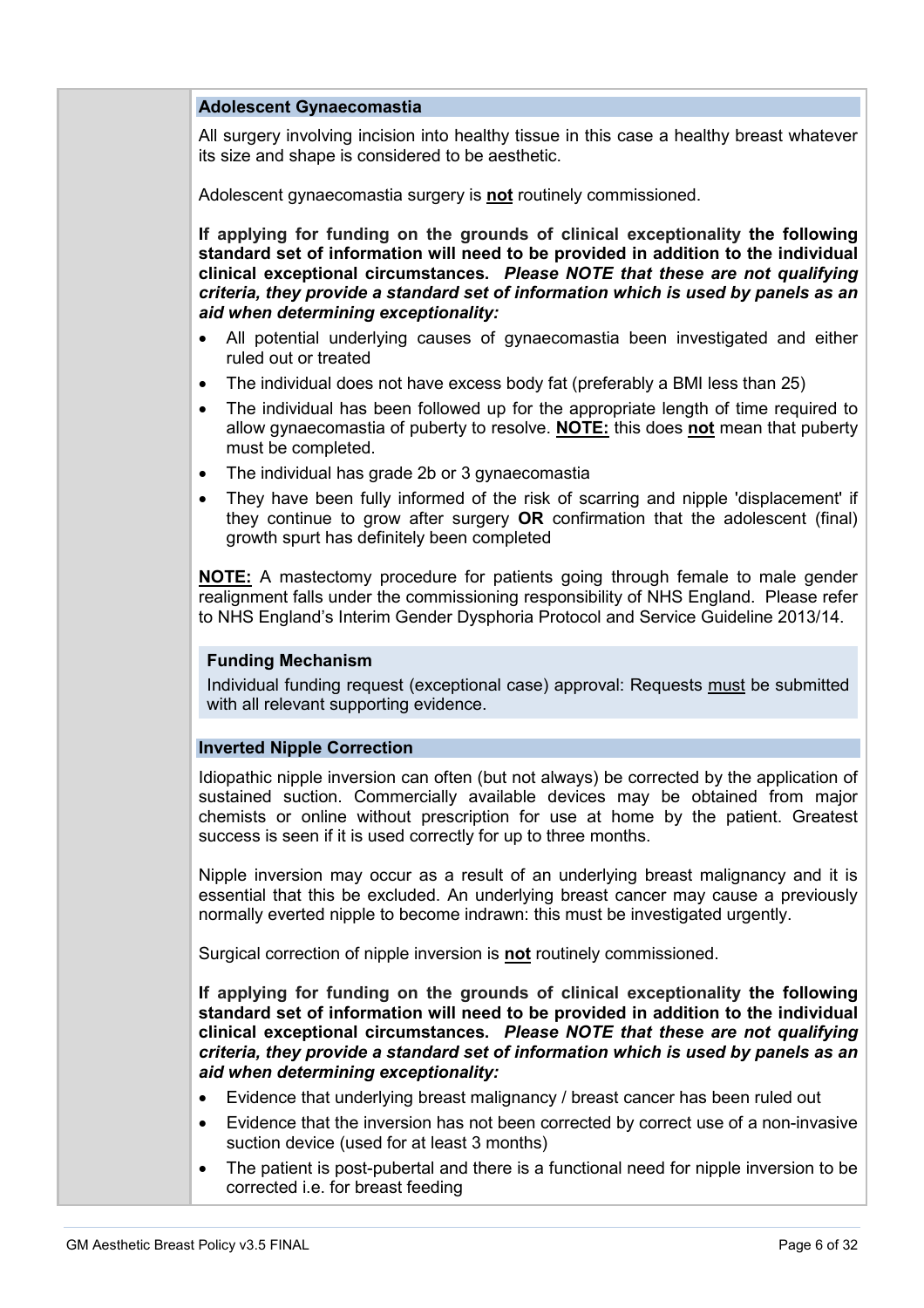|                                           | Non-identifiable photographs, preferably medical illustrations if available, will be<br>requested, to support the decision making process, but will not form the sole basis<br>of the decision. It is not mandatory for photographs to be provided by a patient.<br><b>Funding Mechanism</b><br>Individual funding request (exceptional case) approval: Requests must be submitted<br>with all relevant supporting evidence.                                 |
|-------------------------------------------|--------------------------------------------------------------------------------------------------------------------------------------------------------------------------------------------------------------------------------------------------------------------------------------------------------------------------------------------------------------------------------------------------------------------------------------------------------------|
| <b>Clinical</b><br><b>Exceptionality</b>  | Clinicians can submit an Individual Funding Request (IFR) outside of this guidance if<br>they feel there is a good case for exceptionality.                                                                                                                                                                                                                                                                                                                  |
|                                           | Exceptionality means 'a person to which the general rule is not applicable'. Greater<br>Manchester sets out the following guidance in terms of determining exceptionality;<br>however the over-riding question which the IFR process must answer is whether each<br>patient applying for exceptional funding has demonstrated that his/her circumstances<br>are exceptional. A patient may be able to demonstrate exceptionality by showing that<br>s/he is: |
|                                           | Significantly different to the general population of patients with the condition in<br>$\bullet$<br>question.                                                                                                                                                                                                                                                                                                                                                |
|                                           | and as a result of that difference                                                                                                                                                                                                                                                                                                                                                                                                                           |
|                                           | They are likely to gain significantly more benefit from the intervention than might be<br>$\bullet$<br>expected from the average patient with the condition.                                                                                                                                                                                                                                                                                                 |
| <b>Fitness for</b><br><b>Surgery</b>      | The clinician making the request must confirm that in their opinion the patient is fit for<br>the surgery requested.                                                                                                                                                                                                                                                                                                                                         |
| <b>Best Practice</b><br><b>Guidelines</b> | All providers are expected to follow best practice guidelines (where available) in the<br>management of these conditions.                                                                                                                                                                                                                                                                                                                                    |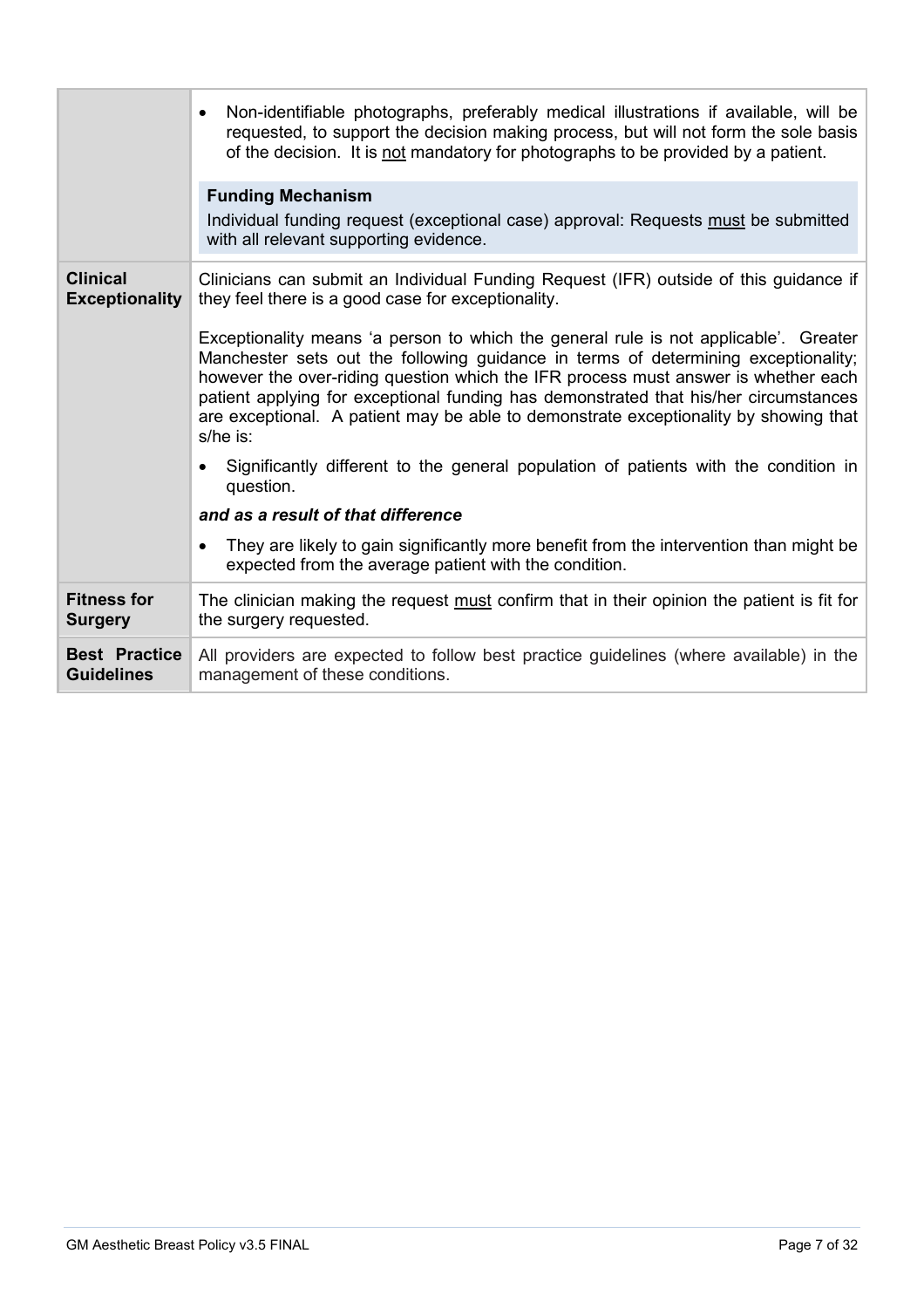# **Contents**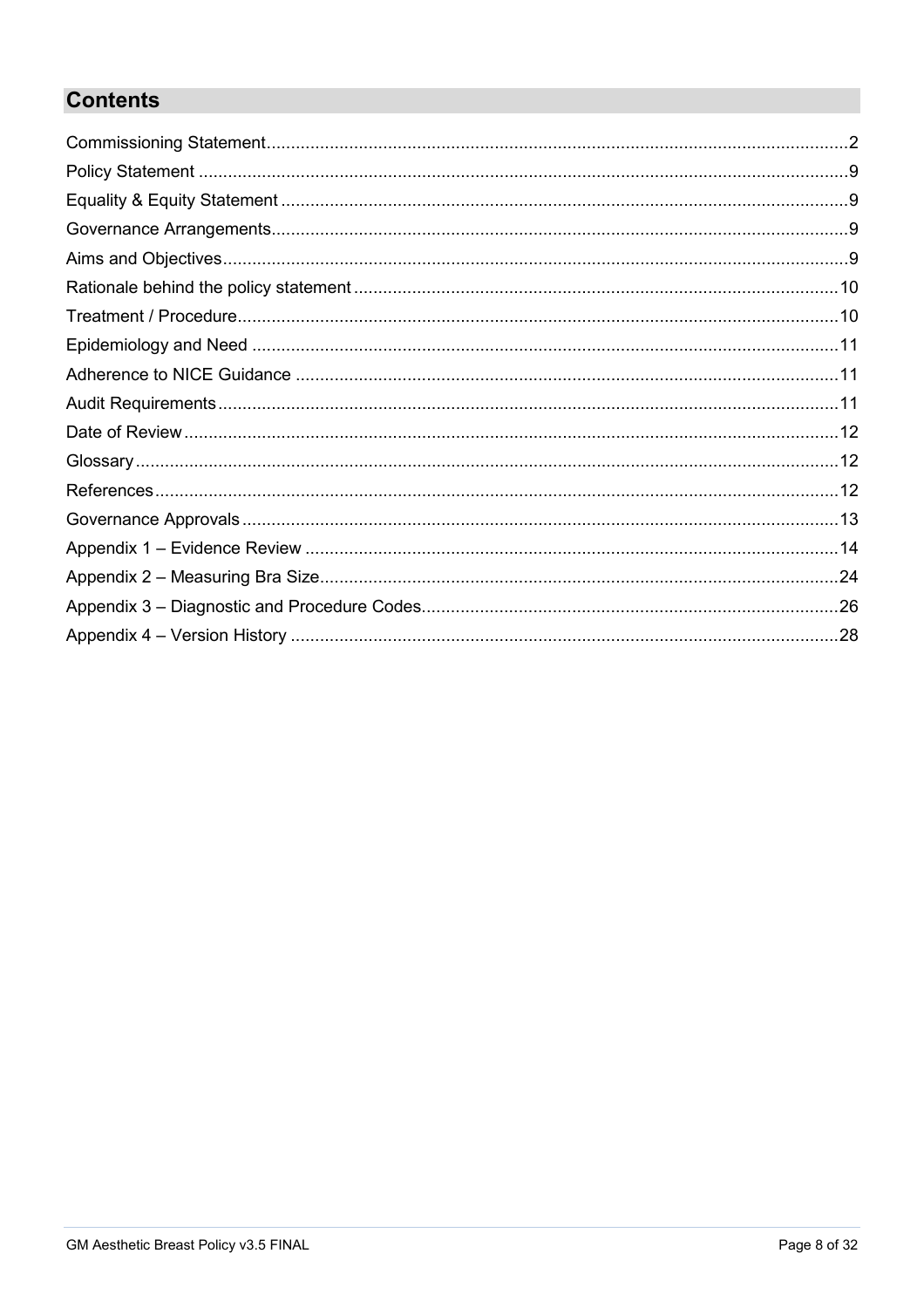## <span id="page-8-0"></span>**Policy Statement**

Greater Manchester Health and Care Commissioning (GMHCC) Effective Use of Resources (EUR) Policy Team, in conjunction with the GM EUR Steering Group, have developed this policy on behalf of Clinical Commissioning Groups (CCGs) within Greater Manchester, who will commission treatments/procedures in accordance with the criteria outlined in this document.

In creating this policy GMHCC/GM EUR Steering Group have reviewed this clinical condition and the options for its treatment. It has considered the place of this treatment in current clinical practice, whether scientific research has shown the treatment to be of benefit to patients, (including how any benefit is balanced against possible risks) and whether its use represents the best use of NHS resources.

This policy document outlines the arrangements for funding of this treatment for the population of Greater Manchester.

This policy follows the principles set out in the ethical framework that govern the commissioning of NHS healthcare and those policies dealing with the approach to experimental treatments and processes for the management of individual funding requests (IFR).

## <span id="page-8-1"></span>**Equality & Equity Statement**

GMHCC/CCGs have a duty to have regard to the need to reduce health inequalities in access to health services and health outcomes achieved, as enshrined in the Health and Social Care Act 2012. GMHCC/CCGs are committed to ensuring equality of access and non-discrimination, irrespective of age, gender, disability (including learning disability), gender reassignment, marriage and civil partnership, pregnancy and maternity, race, religion or belief, gender or sexual orientation. In carrying out its functions, GMHCC/CCGs will have due regard to the different needs of protected characteristic groups, in line with the Equality Act 2010. This document is compliant with the NHS Constitution and the Human Rights Act 1998. This applies to all activities for which they are responsible, including policy development, review and implementation.

In developing policy the GMHCC EUR Policy Team will ensure that equity is considered as well as equality. Equity means providing greater resource for those groups of the population with greater needs without disadvantage to any vulnerable group.

The Equality Act 2010 states that we must treat disabled people as *more equal* than any other protected characteristic group. This is because their 'starting point' is considered to be further back than any other group. This will be reflected in GMHCC evidencing taking 'due regard' for fair access to healthcare information, services and premises.

An Equality Analysis has been carried out on the policy. For more information about the Equality Analysis, please contact [policyfeedback.gmscu@nhs.net.](mailto:policyfeedback.gmscu@nhs.net)

## <span id="page-8-2"></span>**Governance Arrangements**

Greater Manchester EUR policy statements will be ratified by the Greater Manchester Joint Commissioning Board (GMJCB) prior to formal ratification through CCG Governing Bodies. Further details of the governance arrangements can be found in the [GM EUR Operational Policy.](https://gmeurnhs.co.uk/Docs/Other%20Policies/GM%20EUR%20Operational%20Policy.pdf)

## <span id="page-8-3"></span>**Aims and Objectives**

This policy document aims to ensure equity, consistency and clarity in the commissioning of treatments/procedures by CCGs in Greater Manchester by:

reducing the variation in access to treatments/procedures.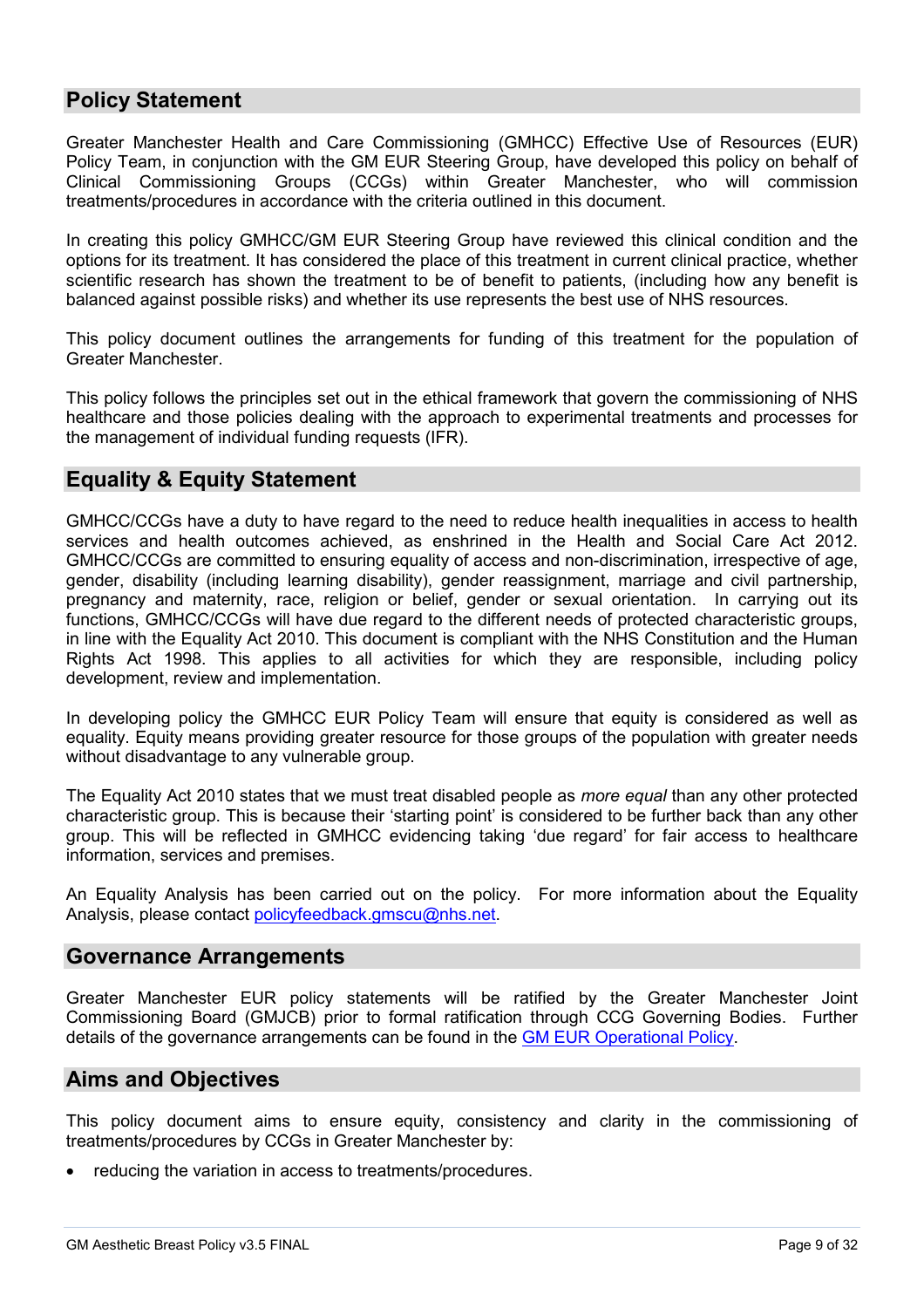- ensuring that treatments/procedures are commissioned where there is acceptable evidence of clinical benefit and cost-effectiveness.
- reducing unacceptable variation in the commissioning of treatments/procedures across Greater Manchester.
- promoting the cost-effective use of healthcare resources.

## <span id="page-9-0"></span>**Rationale behind the policy statement**

Aesthetic breast surgery is not clinically indicated and carries risks associated with the surgery and risks of complications following surgery. This policy is based on an assessment of that risk and of the cost implications of these procedures, their complications and need for revision.

## <span id="page-9-1"></span>**Treatment / Procedure**

There are an increasing number of requests for aesthetic breast surgery across Greater Manchester for reasons that are more aesthetic than clinical.

The procedures requested include:

- Breast Augmentation
- Breast Reduction both female and male (for Gynaecomastia)
- Breast Lift / Mastopexy
- Inverted nipple correction
- A combination of the above to address asymmetry

Aesthetic breast surgery covers those requests where there is no underlying breast disease that is being treated by the surgery.

Applications often include reference to concurrent health issues e.g. back pain, as part of the request.

#### **Large Breasts**

In medicine, there are many different standards on large breast size - large breast size can be divided into two categories: the bra size and the cup size. A measure of "largeness" could be the relative variation between the band size and the cup size, i.e. a 32HH will appear disproportionately larger than a 40HH. The risk of complications following breast surgery are greater when the BMI is over 30.

#### **Droopy / Pendulous Breasts**

Droopy or pendulous breast can occur at any size (for large breasts surgical lifts are often performed alongside a reduction as the heavy breast will cause drooping to recur). Droopiness of the breast is a common legacy of motherhood, weight loss or ageing.

#### **Small Breasts**

There is no standard definition of small breasts and there are no medical reasons for increasing the size of small but normal breasts and breast implants carry a risk of complications, (in addition to the risks of any surgical procedure) and on average last for approximately 10 years.

#### **Amastia (and Amazia)**

Is the absence of breast tissue (classified as amastia where the nipple is absent as well) so that there is no development at puberty. Rarely this can be bilateral but is often unilateral and can be associated with other congenital issues, e.g. Poland's syndrome.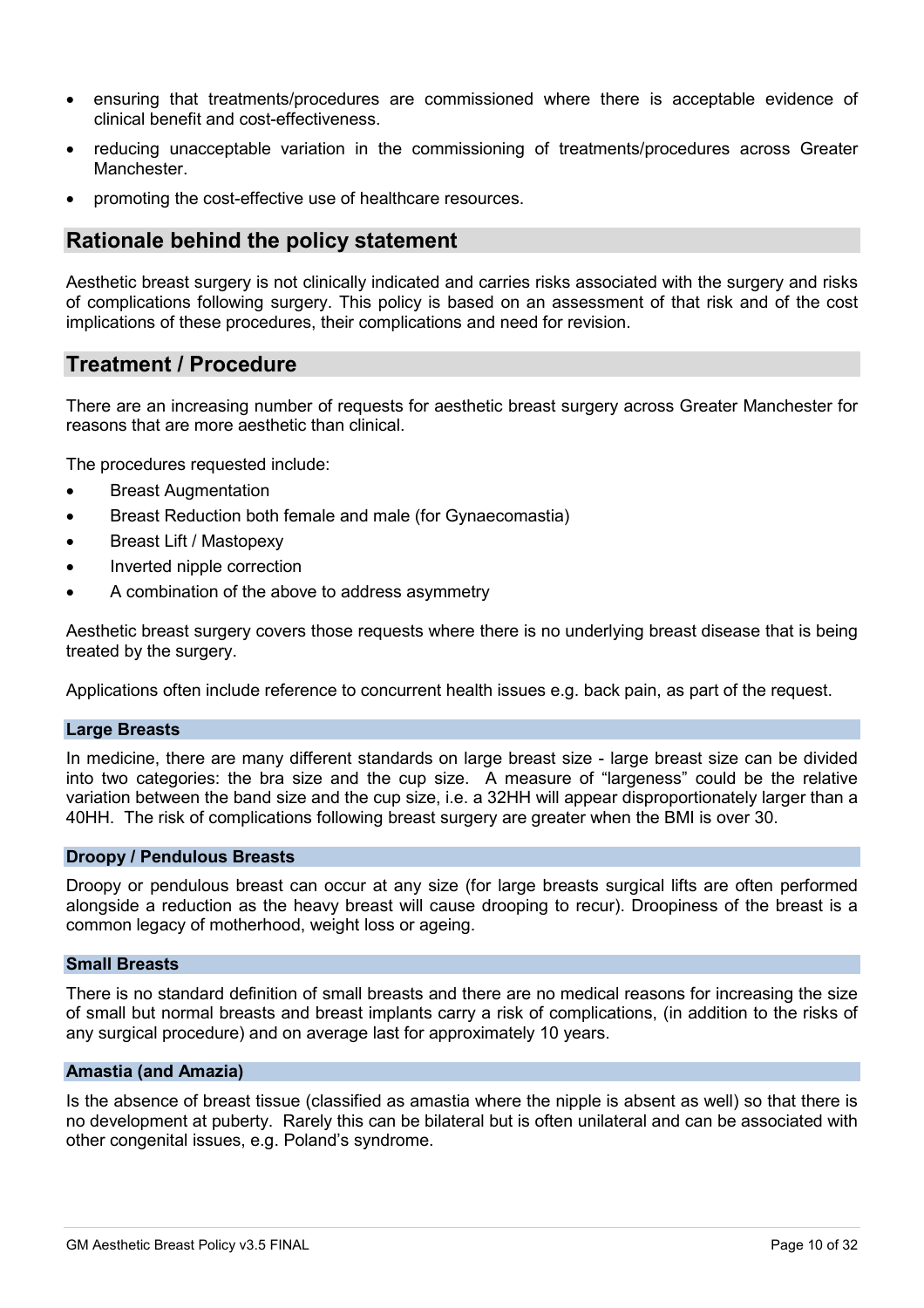#### **Breast Asymmetry**

Breast size asymmetry is when a woman's breasts are different in size and is defined as a difference of form, position, or volume of the breast. Many women have a degree of asymmetry but at what stage does this become "abnormal". For the purposes of this policy asymmetry is defined as a difference of 3 or more cup sizes.

#### **Gynaecomastia**

Gynaecomastia is the development of abnormally large mammary glands in males resulting in breast enlargement. Pseudo-gynaecomastia and underlying pathology need to be excluded before considering surgical intervention.

*Simon et al. (Simon BE, Hoffman S, Kahn S. Classification and surgical correction of gynecomastia Plast Reconstr Surg . 1973;51:48)* divided gynecomastia into four grades as follows:

- **Grade 1:** Small enlargement, no skin excess
- **Grade 2a:** Moderate enlargement, no skin excess
- **Grade 2b: Moderate enlargement with extra skin**
- **Grade 3:** Marked enlargement with extra skin



#### **Nipple inversion**

Nipple inversion is where the nipple is retracted into the breast, instead of protruding outwards. Nipple inversion can affect one or both breasts.

## <span id="page-10-0"></span>**Epidemiology and Need**

There are no readily available statistics on the incidence of non-cancerous breast conditions but requests for the surgery to correct them is increasing across Greater Manchester.

## <span id="page-10-1"></span>**Adherence to NICE Guidance**

NICE have not currently issued guidance on this treatment.

## <span id="page-10-2"></span>**Audit Requirements**

There is currently no national database. Service providers will be expected to collect and provide audit data on request.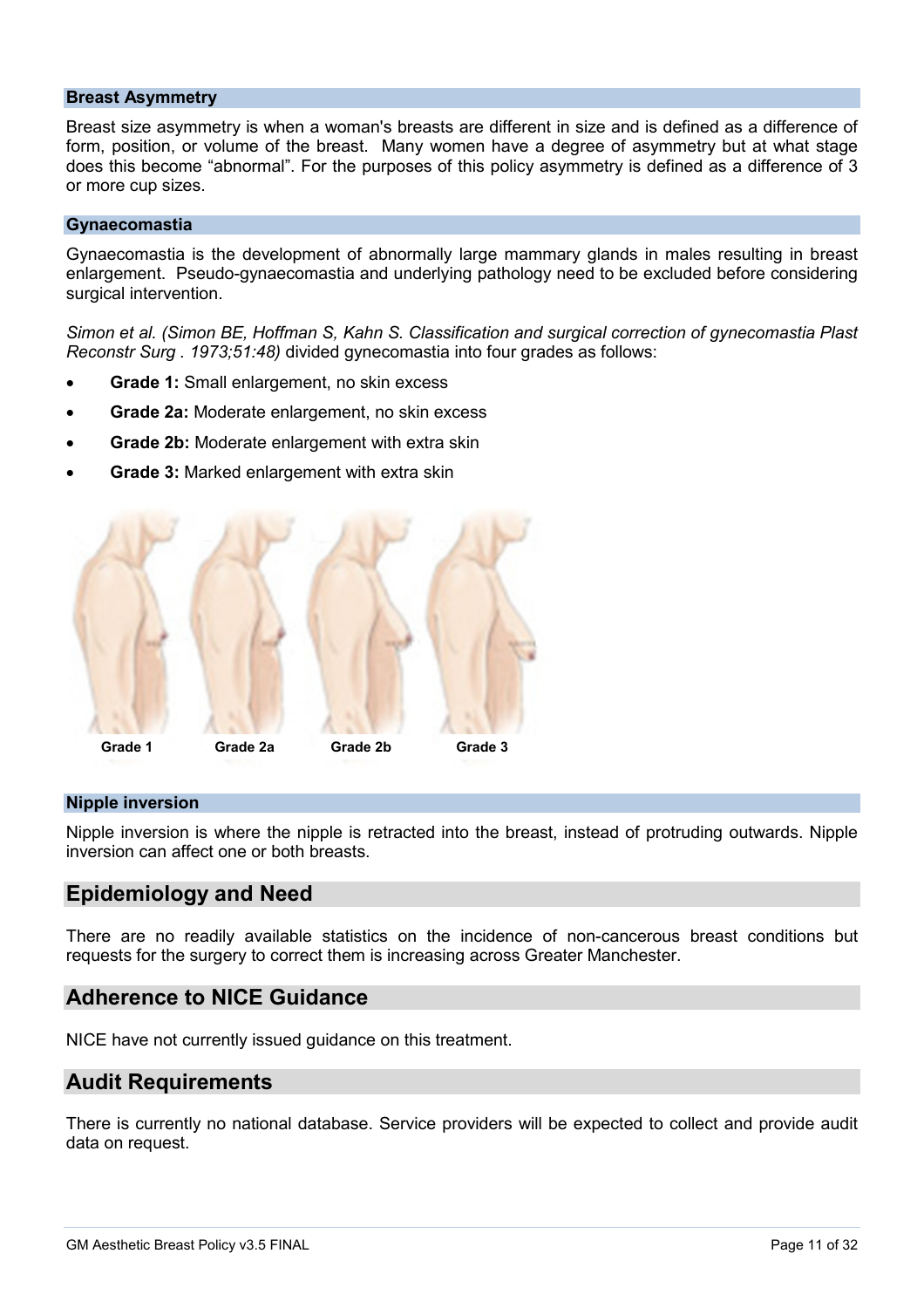## <span id="page-11-0"></span>**Date of Review**

Two years from the date of the last review, unless new evidence is available sooner.

The evidence base for the policy will be reviewed and any recommendations within the policy will be checked against any new evidence. Any operational issues will also be considered at this time. All available additional data on outcomes will be included in the review and the policy updated accordingly. The policy will be continued, amended or withdrawn subject to the outcome of that review.

## <span id="page-11-1"></span>**Glossary**

| Term              | <b>Meaning</b>                                                                                                                                                                                     |
|-------------------|----------------------------------------------------------------------------------------------------------------------------------------------------------------------------------------------------|
| Amastia           | Congenital absence of breast tissue and nipple.                                                                                                                                                    |
| Amazia            | Congenital absence of breast tissue.                                                                                                                                                               |
| Augmentation      | Increasing the size of the breast through the insertion of a prosthetic breast<br>(implant) or fat transfer.                                                                                       |
| Exceptionality    | A person to which the general rule is not applicable (see policy exclusions<br>sections above for a detailed definition).                                                                          |
| Gynaecomastia     | Male breast enlargement.                                                                                                                                                                           |
| Mastopexy         | Up-lifting of droopy breast.                                                                                                                                                                       |
| Poland's syndrome | A disorder in which affected individuals are born with missing or abnormal<br>muscles on one side of the chest wall. Most individuals with Poland syndrome<br>also have abnormalities of the hand. |
| Reduction         | Removal of excess fat and skin from the breasts.                                                                                                                                                   |

## <span id="page-11-2"></span>**References**

- 1. GM EUR Operational Policy
- 2. NHS Modernisation Agency: Information for Commissioners of Plastic Surgery Services Referrals and Guidelines in Plastic Surgery
- 3. Royal College of Surgeons: Commissioning Guide Breast Reduction Surgery, May 2014
- 4. NHS England: Interim Clinical Commissioning Guide Breast Asymmetry Correction Surgery, November 2013
- 5. NHS England: Interim Clinical Commissioning Guide Breast Reduction and Breast Lift (mastopexy) Surgery, November 2013
- 6. Kinesiology statements regarding breast size and back and neck pain
- 7. Chiropracty statement regarding ill-fitting bras and back and neck pain
- 8. [British Association of Aesthetic Plastic Surgeons \(BAAPS\)](http://www.baaps.org.uk/procedures) papers on:
	- Breast Augmentation (Enlargement)
	- Breast Reduction (Mammoplasty)
	- Breast Uplift (Mastopexy)
	- Fat transfer to Breast
	- Gynecomastia (Male breast reduction)
- 9. Factors [Associated with Readmission following Plastic Surgery: A Review of 10,669 Procedures from](http://journals.lww.com/plasreconsurg/Abstract/2013/09000/Factors_Associated_with_Readmission_following.29.aspx)  [the 2011 American College of Surgeons National Surgical Quality Improvement Program Data Set,](http://journals.lww.com/plasreconsurg/Abstract/2013/09000/Factors_Associated_with_Readmission_following.29.aspx)  [Fischer, J P, et al. Plastic & Reconstructive Surgery. 132\(3\):666-674, September 2013.](http://journals.lww.com/plasreconsurg/Abstract/2013/09000/Factors_Associated_with_Readmission_following.29.aspx)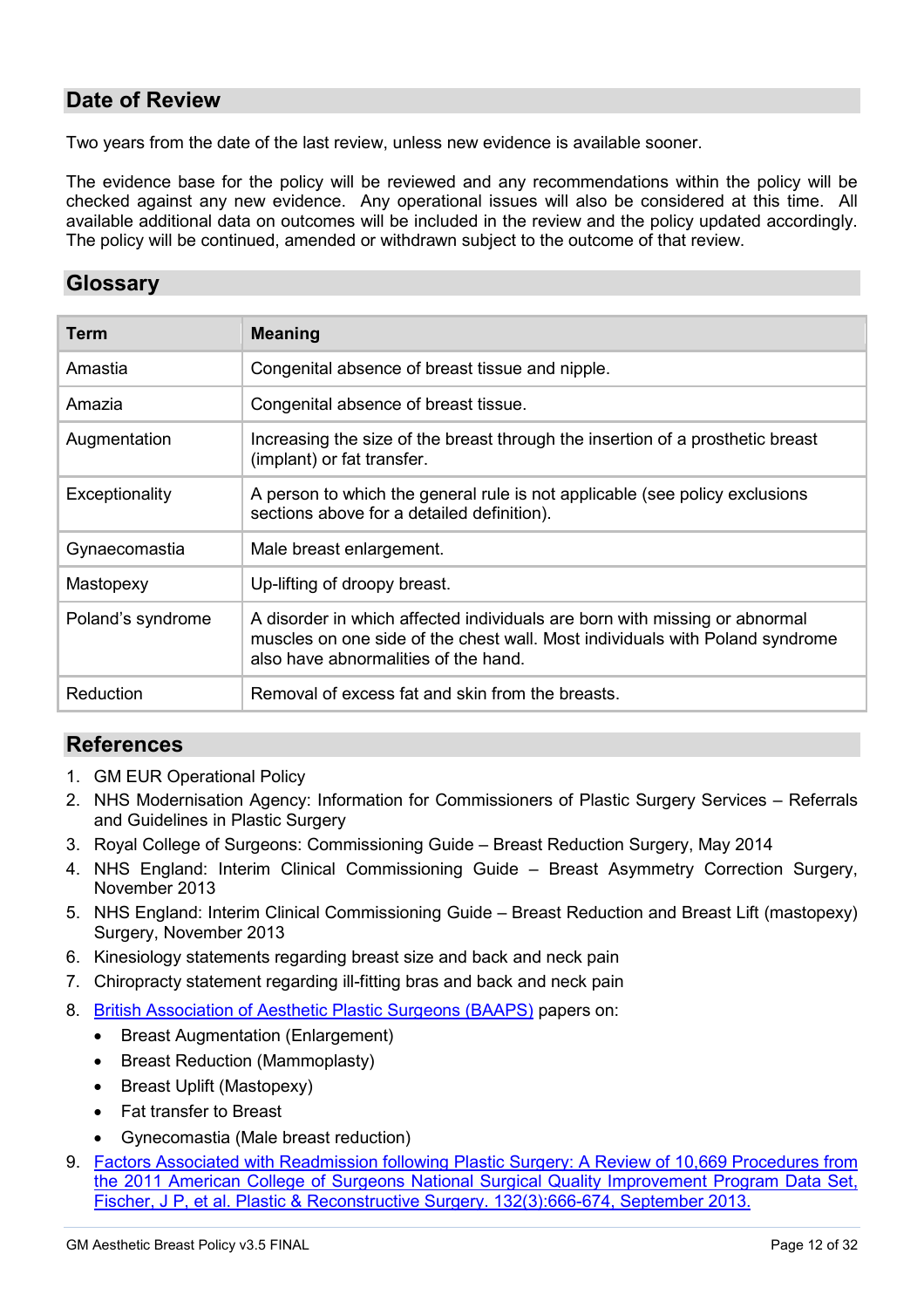- 10. [Poly Implant Prothèse \(PIP\) breast implants: final report, Department of Health, 18 June 2012](https://www.gov.uk/government/publications/poly-implant-prothese-pip-breast-implants-final-report-of-the-expert-group)
- 11. US Food & Drug Administration: Breast Implants

# <span id="page-12-0"></span>**Governance Approvals**

| <b>Name</b>                                                                                  | <b>Date Approved</b> |
|----------------------------------------------------------------------------------------------|----------------------|
| Greater Manchester Effective Use of Resources Steering Group                                 | 04/02/2014           |
| Greater Manchester Chief Finance Officers / Greater Manchester Directors of<br>Commissioning | 11/03/2014           |
| <b>Greater Manchester Association Governing Group</b>                                        | 01/04/2014           |
| <b>Bolton Clinical Commissioning Group</b>                                                   | 02/05/2014           |
| <b>Bury Clinical Commissioning Group</b>                                                     | 04/06/2014           |
| Heywood, Middleton & Rochdale Clinical Commissioning Group                                   | 16/05/2014           |
| <b>Central Manchester Clinical Commissioning Group</b>                                       | 02/07/2014           |
| North Manchester Clinical Commissioning Group                                                | 14/05/2014           |
| <b>Oldham Clinical Commissioning Group</b>                                                   | 05/06/2014           |
| Salford Clinical Commissioning Group                                                         | 11/07/2014           |
| South Manchester Clinical Commissioning Group                                                | 25/06/2014           |
| <b>Stockport Clinical Commissioning Group</b>                                                | 14/05/2014           |
| Tameside & Glossop Clinical Commissioning Group                                              | 21/05/2014           |
| <b>Trafford Clinical Commissioning Group</b>                                                 | 15/07/2014           |
| Wigan Borough Clinical Commissioning Group                                                   | 21/05/2014           |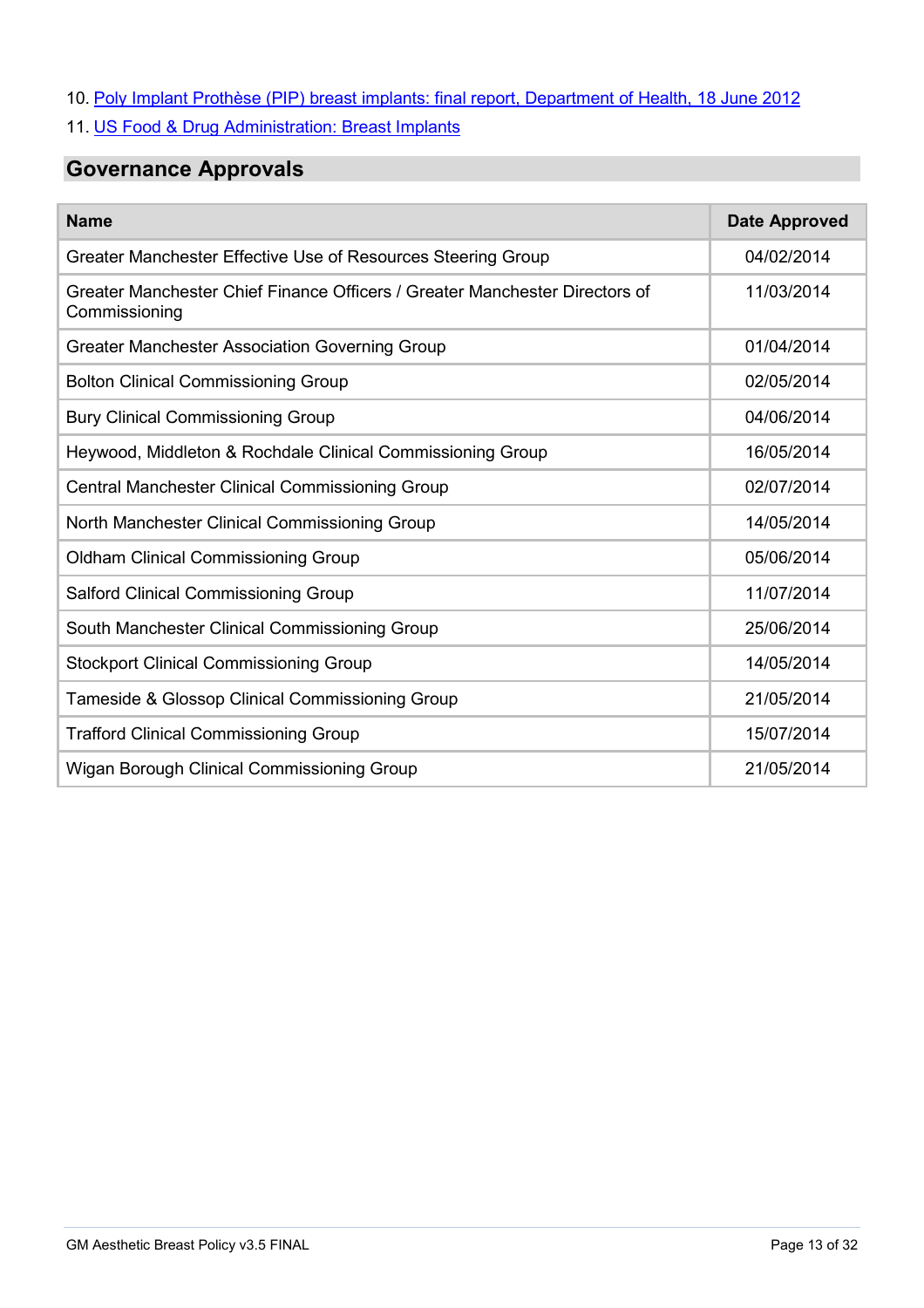## **Appendix 1 – Evidence Review**

#### **[Aesthetic Breast Surgery](#page-0-0) [GM006-GM010](#page-0-1)**

## <span id="page-13-0"></span>**Search Strategy**

The following databases are routinely searched: NICE Clinical Guidance and full website search; NHS Evidence and NICE CKS; SIGN; Cochrane; York; and the relevant Royal College websites. A Medline / Open Athens search is undertaken where indicated and a general google search for key terms may also be undertaken. The results from these and any other sources are included in the table below. If nothing is found on a particular website it will not appear in the table below:

| <b>Database</b>                   | <b>Result</b>                                                                                                                                                                                                                                        |
|-----------------------------------|------------------------------------------------------------------------------------------------------------------------------------------------------------------------------------------------------------------------------------------------------|
| York                              | Breast Reduction Surgery for Hypermastia: Clinical Effectiveness and Guidelines,<br>Rapid Response Report: Summary of Abstracts, Canadian Agency for Drugs and<br>Technologies in Health, 21 <sup>st</sup> August 2014 (Added at review: April 2015) |
| <b>BMJ Best Practice</b>          | Information on excluding and managing underlying causes of gynaecomastia BMJ<br>Best Practice website - Gynaecomastia                                                                                                                                |
| <b>General Search</b><br>(Google) | BAPRAS/Royal College of Surgeons, Commissioning Guide: Breast reduction<br>surgery 2014                                                                                                                                                              |
|                                   | NHS England Interim Clinical Commissioning Policy: Breast Asymmetry Correction<br>Surgery, November 2013                                                                                                                                             |
|                                   | NHS England Interim Clinical Commissioning Policy: Breast Reduction and Breast<br>Lift (Mastopexy) Surgery, November 2013                                                                                                                            |
| Medline                           | Developing Asymmetric Breast Tissue, Catherine W. Piccol et al April 1999<br>Radiology, 211, 111-117                                                                                                                                                 |
|                                   | Evaluation of professional bra fitting criteria for bra selection and fitting in the UK,<br>J. White & J. Scurr pages 704-711 Ergonomics Volume 55, Issue 6, 2012                                                                                    |
|                                   | Health Care Utilization Among Women Who Have Undergone Breast Implant<br>Surgery, Tweed, A. (2003), The British Columbia Centre of Excellence for<br>Women's Health (BCCEWH)                                                                         |
|                                   | The impact of obesity on breast surgery complications, Chen, C L., Plast Reconstr<br>Surg. 2011 Nov; 128(5):395e-402e. doi: 10.1097 / PRS.0b013e3182284c05                                                                                           |
|                                   | Factors Associated with Readmission following Plastic Surgery: A Review of<br>10,669 Procedures from the 2011 American College of Surgeons National Surgical<br>Quality Improvement Program Data Set, Plast. Reconstr. Surg. 132: 666, 2013.         |
|                                   | Gynecomastia: Pathophysiology, Evaluation, and Management, Mayo Clin Proc.<br>2009;84(11):1010-1015                                                                                                                                                  |
|                                   | Risk Factors for Complications Following Breast Reduction: Results from a<br>Randomized Control Trial, Srinivasaiah, N. et al. 2014, The Breast Journal, Volume<br>20 Number 3, 274–278 (Added at review: April 2015)                                |
|                                   | An Outcomes Analysis of 2142 Breast Reduction Procedures, Manahan, M.A. et al<br>2015, Annals of Plastic Surgery, Volume 74 No.3, 289 - 292 (Added at review:<br>April 2015)                                                                         |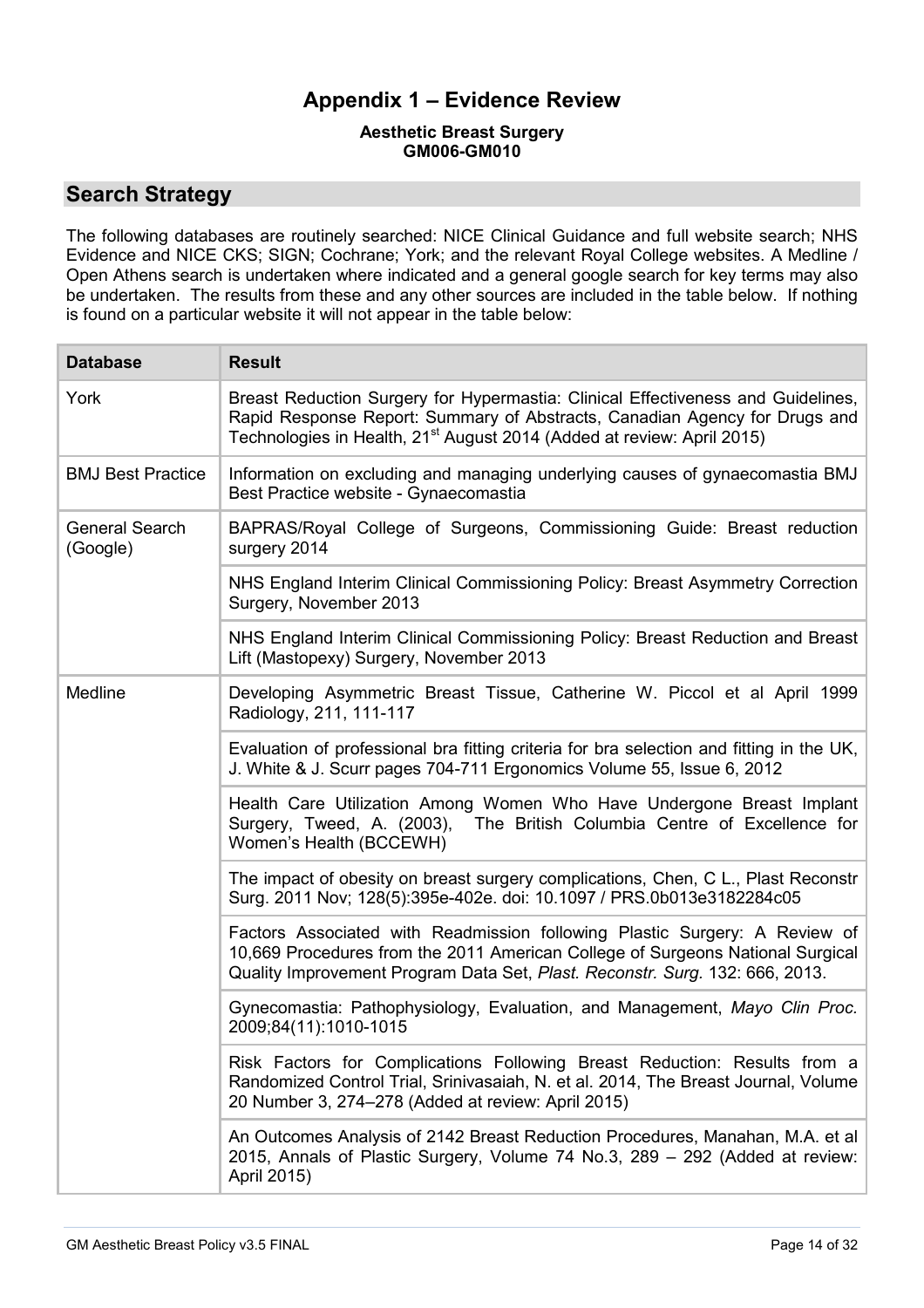|  | Risk factors for complications after breast reduction surgery, Lewis R. et al 2014,<br>Journal of Plastic Surgery & Hand Surgery, Volume 48, 10-14 (Added at review:<br>April 2015) |  |  |  |  |  |
|--|-------------------------------------------------------------------------------------------------------------------------------------------------------------------------------------|--|--|--|--|--|
|  | Inverted nipple repair revisited: a 7-year experience, Gould D.J. et al 2015,<br>Aesthetic Surgery Journal, Volume 35, No. 2, 156-164 (Added at review: May<br>2015)                |  |  |  |  |  |

## **Summary of the evidence**

Limited evidence was found in the medical literature for the impact of large breasts on health – specifically back and neck pain.

One rapid review of the evidence that hypermastia causes neck, shoulder, or upper back pain in adult women identified one systematic review, three non-randomized studies regarding breast reduction surgery for hypermastia. The identified systematic review found that women who underwent breast reduction surgery had improved outcomes regarding musculoskeletal pain, breathing, sleep, and headaches. One non-randomized study found that women who had larger breast tissue resection volumes had more often experienced pre-operative back pain, breast pain, shoulder grooves, rashes under the breasts, poor posture, and exercise intolerance than those who went on to have smaller resections; however, symptoms improved in both groups postoperatively. All data in this retrospective cohort study were collected retrospectively, therefore the results may be affected by recall bias. The authors concluded that breast reduction surgery improved a variety of symptoms, regardless of body surface-area calculated adjustments and breast tissue resection volume. The remaining two nonrandomized studies also found a postoperative improvement in breast-related symptoms, including quality of life, frequency of pain, and low-back compressive forces. These were small cohort studies, one using data from 59 patients, and the other 11 patients only.

Kinesiology links large breasts with neck and back pain but equally chiropracty links it to ill-fitting bras plus one ergonomics study (see below supporting correctly fitted bras for larger women).

No evidence that small breasts have a direct impact on health.

Moderate to good evidence found that obesity and current smoking impact on the outcome of surgery – particularly in breast reduction surgery.

No evidence that inverted nipples have a direct impact on health. Commissioning guidance acknowledges functional difficulties in breast feeding with inverted nipples.

Last updated: May 2015

## **The evidence**

| <b>Levels of evidence</b> |                                                                   |  |  |  |
|---------------------------|-------------------------------------------------------------------|--|--|--|
| Level 1                   | Meta-analyses, systematic reviews of randomised controlled trials |  |  |  |
| Level 2                   | Randomised controlled trials                                      |  |  |  |
| Level 3                   | Case-control or cohort studies                                    |  |  |  |
| Level 4                   | Non-analytic studies e.g. case reports, case series               |  |  |  |
| Level 5                   | Expert opinion                                                    |  |  |  |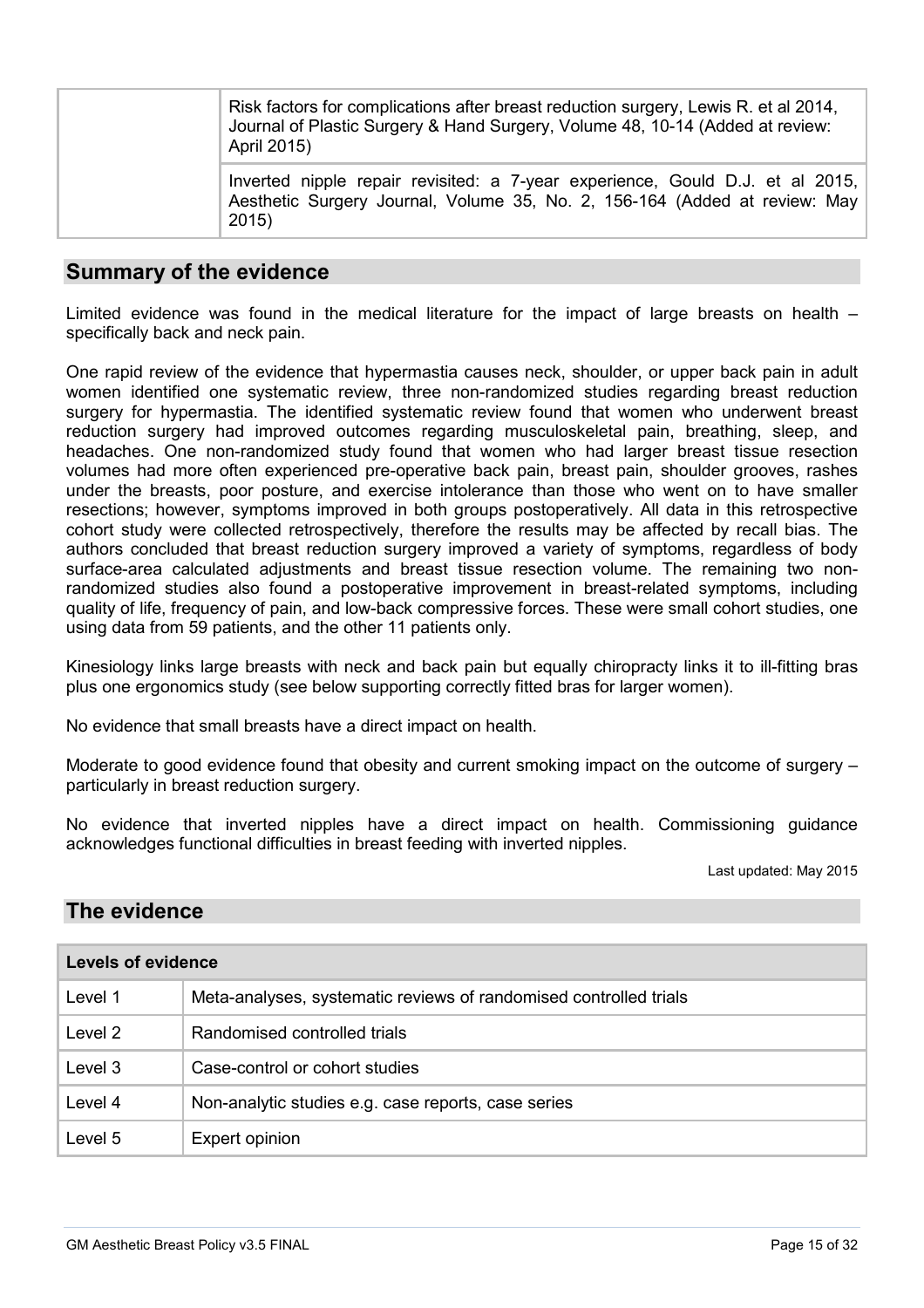## **1. LEVEL 4: CASE SERIES**

## **Developing Asymmetric Breast Tissue, Catherine W. Piccol et al April 1999 Radiology, 211, 111-117**

## **ABSTRACT**

**Purpose:** To show that benign asymmetric breast tissue detected mammographically may increase over time.

**Materials and methods:** Serial mammograms obtained in 21 women with negative physical examination results and mammographically detected developing asymmetric breast tissue were reviewed, and findings were correlated with results of biopsy (*n* = 16), ultrasonography (US) (*n* = 8), and contrast material–enhanced magnetic resonance (MR) imaging (*n* = 3). Five patients who did not undergo biopsy were followed up for 13–84 months. Thirteen of 16 biopsy specimens were reviewed.

**Results:** At the time of mammographic change, 12 patients without baseline asymmetric tissue had a mean age of 41.7 years and a mean size of asymmetric tissue of 2.4 cm. The mean age of nine patients with baseline asymmetric tissue was 46.9 years. In eight patients, the mean size increase was 2.5 cm. One patient showed increased tissue density but stable size. All US and MR images were negative. Pseudoangiomatous stromal hyperplasia was present in all 13 biopsy specimens reviewed and extensive in 12. No malignancies have been reported in five of the followed-up patients, and two have had continued enlargement of asymmetric tissue.

**Conclusion:** Pseudoangiomatous stromal hyperplasia is a common histopathologic finding in developing asymmetric breast tissue. Follow-up, rather than biopsy, is a management option if benign imaging and clinical criteria are met.

#### **2. LEVEL 4: CASE SERIES**

**Evaluation of professional bra fitting criteria for bra selection and fitting in the UK, [J. White](http://www.tandfonline.com/action/doSearch?action=runSearch&type=advanced&searchType=journal&result=true&prevSearch=%2Bauthorsfield%3A(White%2C+J.)) & [J. Scurr](http://www.tandfonline.com/action/doSearch?action=runSearch&type=advanced&searchType=journal&result=true&prevSearch=%2Bauthorsfield%3A(Scurr%2C+J.)) pages 704-711 Ergonomics Volume 55, Issue 6, 2012**

A correctly fitting bra is essential for good health; this study investigates the use of professional bra fitting criteria to establish best-fit in an underwire bra commonly sold in the UK. A comparison was made between women's bra size as measured by the traditional bra fitting method with their recommended bra size based on professional bra fitting criteria. Forty-five female participants were recruited; their mode self-reported bra size was 34DD. Participants were measured in their own bra using the traditional brafitting method to establish their 'traditional size'. A 'best-fit' bra size was recorded for participants based on professional bra fitting criteria. Significant differences were found between traditional and best-fit cup and band sizes ( $p < 0.001$ ); the traditional method of bra fitting overestimated band size and underestimated cup size. As band size increased the traditional method also became more inaccurate (*p* < 0.001). It is recommended that women are educated in assessing their own bra fit using professional bra fitting criteria and less emphasis placed on determining absolute bra size.

**Practitioner Summary:** This is the first study to investigate using professional bra fitting criteria to establish best-fit in an underwired bra commonly sold in the UK. The traditional method of bra fitting was found to be inadequate, especially for larger-breasted women; the use of professional bra fitting criteria should be encouraged.

## **3. LEVEL 1: REVIEW**

**Health Care Utilization Among Women Who Have Undergone Breast Implant Surgery, Aleina Tweed, from the British Columbia Centre of Excellence for Women's Health** 

#### **Health Complications from Breast Implant Surgery Common**

For decades, women who have undergone breast implant surgery have reported high implant failure rates and general, unidentifiable illness. In 1992, silicone gel-filled implants were subject to government moratoriums in the United States and in Canada, until such time as their safety could be assured. In the years that have followed, researchers have tried to find answers. In the meantime, breast implantation continues to become more and more popular, with saline-filled implants taking the place of their silicone predecessors.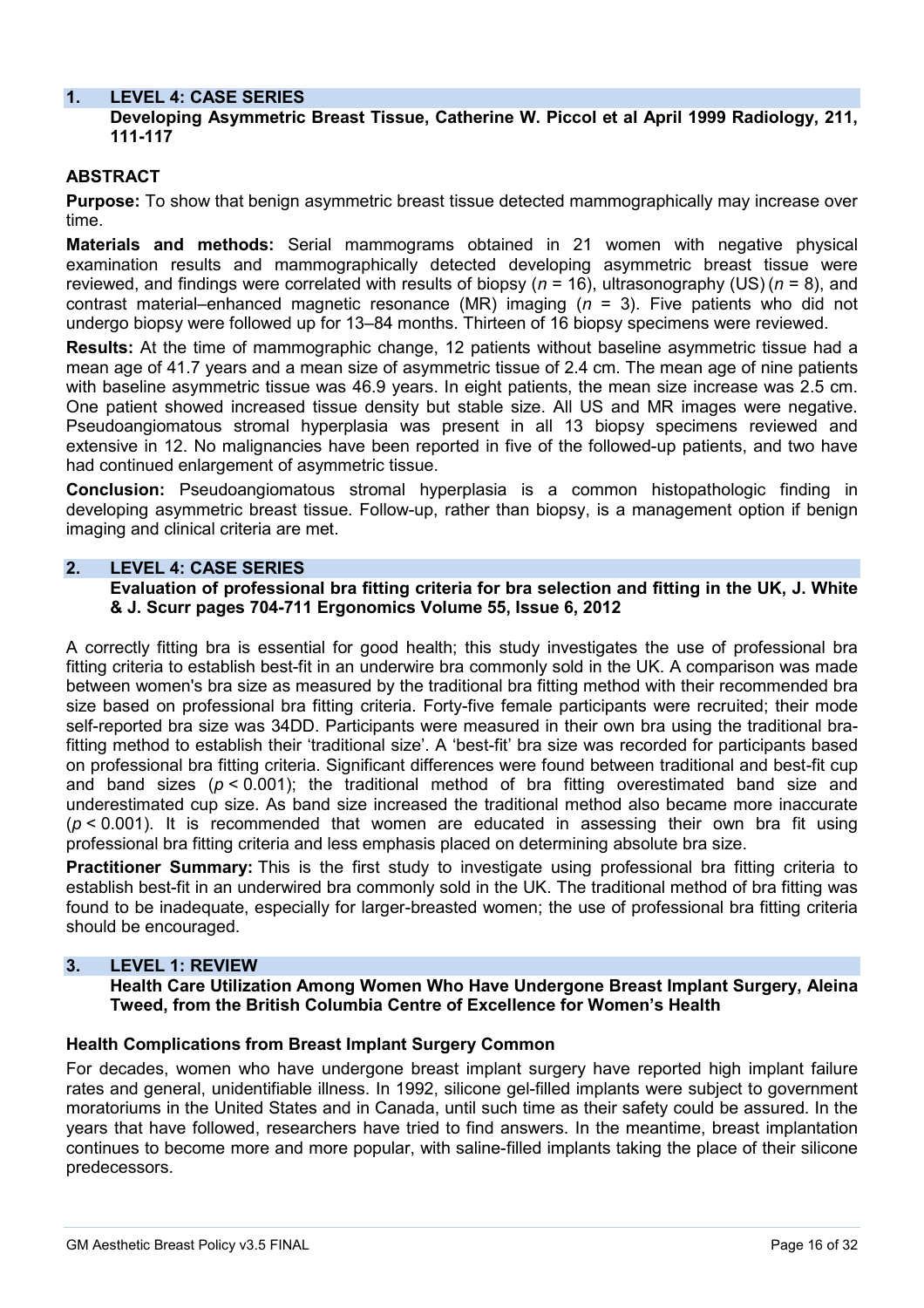Many women who choose breast implantation are very happy with the results of their surgery. They report psychological and emotional benefit from their new body image. However, many women report side-effects and feel that their short-term and long-term health has been compromised.

In Canada, thousands of women have chosen breast implant surgery, including an estimated 25,000 or more in British Columbia alone. As in all of North America, approximately 20% of these surgeries are for reconstruction after cancer or prophylactic mastectomy, or to correct under- or non-developed breasts. The other 80% are performed as cosmetic augmentation. Such surgery is not considered "essential" and is therefore paid for privately rather than through public insurance. However, if there are health consequences to this surgery – ranging from the well established local complications to the very controversial systemic complications – these women enter the public health care system for their care.

Breast implant research is beset by challenges, not the least of which is the lack of a central registry allowing health care professionals or researchers to track women who receive breast implants or to do any follow-up. But we do know that a very high number of women have been affected by breast implantrelated complications. A Mayo Clinic study in the United States, for example, found that 25% of women with breast implants suffered local complications requiring additional surgery within five years. We also know that there were 103,343 adverse reaction reports associated with silicone breast implants and 23,454 reports involving saline implants received by the U.S. Food and Drug Administration between January 1, 1985 and September 17, 1996.

In a recent study, researchers at the BC Centre of Excellence for Women's Health have discovered relatively high complication rates for breast implantation in Canada as well. Data collected from a study group of 147 women who had undergone breast implant surgery were compared to data from a nonimplant comparison group (583 women). Researchers found that women who have or have had breast implants visited doctors and specialists significantly more than women who had not undergone implant surgery. The study also indicated that women with breast implants were more than four times as likely to be hospitalized, and that the number of hospitalizations they experienced over the study period was significantly higher than among women without implants.

The researchers also found that over half (51%) of respondents from the study group reported at least one additional breast-implant related surgery subsequent to the initial implantation. Of those, half (49%) had undergone one additional surgery, 23% had undergone two, 11% had undergone three, and 17% had undergone four or more additional surgeries. For some of these women, the complications were enough to convince the women that they no longer wanted breast implants. 40% of respondents had had their implants permanently removed.

Breast implant surgery is not deemed medically necessary and is performed – and paid for – privately in the vast majority of cases. However, it appears to directly contribute to an increased need for public health care services among the women receiving these devices. If, as the literature suggests, serious local complication rates are at least 25% – and more likely are 50% or higher – there are many thousands of women in Canada who are using greater health care resources as a result of this surgery, and whose health and well-being may be at risk.

## **Complications with Breast Implantation**

There are three major groups of health complications associated with breast implants: local complications, systemic complications and psychological complications. Breast implant surgery also carries the same risks associated with any surgical implantation of a medical device. All aesthetic complications (dissatisfaction with size, position, etc., of the implants) are not funded by public health care; however, all health complications resulting from the implant, including the removal of the implants, is covered by publicly funded health care.

## *1. <sup>U</sup>Surgical complications*

Any surgery – and breast implantation is no different – involves risks such as complications of general anesthesia, infection, haematoma, hemorrhage, thrombosis, skin necrosis, delayed wound healing and additional surgeries.

A woman who receives breast implant(s) will likely require additional surgery or surgeries related to her implant(s) over her lifetime. These procedures may include treatment of capsular contracture, correction of the implant's size or position, infection control as the result of other local or systemic complications, or to prevent or treat leakage, rupture or other health problems.

## *2. <sup>U</sup>Local complications*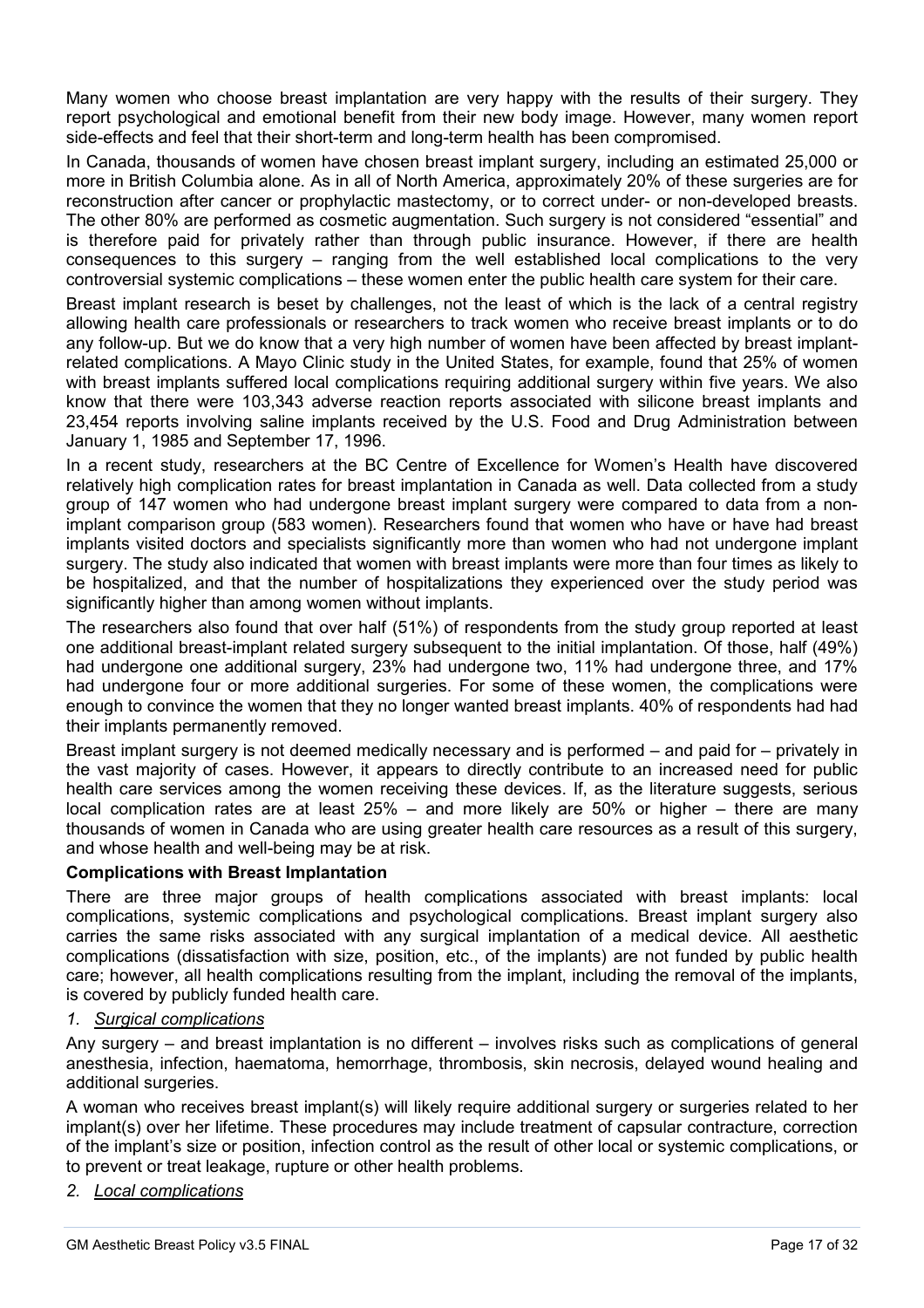Local complications can range from very mild to very severe, and they affect a large percentage of women who undergo breast implant surgery. Capsular contracture is one of the most significant complications. Contraction of the wall of scar tissue surrounding the breast implant may cause hardness of the breast, discomfort and even severe pain. According to Health Canada, capsular contracture occurs, usually within two years of surgery, in approximately 25% of women who undergo breast implant surgery. Other researchers suggest the percentage is as high as 70%, and some estimate that 100% of women with breast implants will develop capsular contracture to some degree over the life of the implant.

Implant deflation and rupture caused by normal deterioration over time, breast trauma, undetected damage or shell weakness in the implant are significant complications; one study found that 70% of removed implants 11 to 15 years old were ruptured or leaking. In a U.S. government study, 2/3rds of 344 implanted women examined with MRI had ruptured implants. Deflation, leakage and rupture can result in the breast implant filling being spread through the body. The salt-water solution contained within salinefilled implants should be harmless. However, partly because of the semi-porous nature of breast implant shells and partly because of faulty valves and difficulties inherent in the sterilization of breast implant materials, it has been suggested that the saline filler does not remain sterile. In one study, most explanted saline-filled breast implants, regardless of their age, had microbial growth in the implant and in the capsule surrounding the implant. If the filler was so contaminated, it would no longer be considered harmless upon deflation or rupture.

Other complications include change in shape or volume of the breast; change in breast sensation; calcium deposits; mammographic interference, and breast/chest discomfort or pain and nipple discharge.

## *3. <sup>U</sup>Systemic complications*

Systemic complications appear most frequently several years after breast implantation. These complications tend to present as a cluster of symptoms, including those associated with autoimmune diseases, connective tissue diseases, "human adjuvant disease" and/or fibrositis/fibromyalgia-like disorders. (The classic autoimmune and connective tissue diseases thought to be associated with silicone implants are scleroderma, systemic lupus erythematosus, mixed connective tissue disease, rheumatoid arthritis and Sjogren-Larsson syndrome.) Women with breast implants have also reported granulomas and lymph node involvement, chronic flu, respiratory problems and infections. The cluster of symptoms reported by these women often includes those present in more than one such disease. Cancer also remains a concern – albeit a smaller one – associated with breast implants.

The link between breast implants and systemic complications is still not clearly understood. However epidemiologic research has not shown a significant increased risk.

## *4. <sup>U</sup>Psychological complications*

Unfortunately, studies of the psychological consequences of breast augmentation have been largely anecdotal, consisting primarily of surgeons' reports of their patients' satisfaction. These reports suggest that typically 70% or more of patients report satisfaction with their surgical outcome. However, such investigations clearly have serious problems. Firstly, how many patients will admit, face-to-face with their surgeon, that they are not satisfied with the results of their surgery? Secondly, how many surgeons will admit, face-to-face with their colleagues, that their patients are not satisfied?

There are many studies that suggest cosmetic surgery in general leads to immediate post-operative improvements in body image, quality of life and depressive symptoms. Other studies, however, have found that women who undergo removal of breast implants (explantation) report higher levels of breast anxiety, upper torso dissatisfaction and depression both before and after implant removal, compared to women who have undergone other cosmetic surgery (surgical controls) and women who have not undergone any cosmetic surgery (non-surgical controls). These findings suggest that breast implant surgery leads to poorer psychological well-being, rather than better, for many women.

## **Policy Issues**

In Canada the only breast implants now widely available are saline-filled implants (a silicone bag filled with salt water). These implants, however, have not been reviewed by Health Canada.

The Medical Devices Regulations were introduced in Canada in 1975. These required notification of devices within 10 days of being put on the market, but involved no evaluation. These regulations were amended in 1977 so that evidence of safety and effectiveness was required before marketing. The list of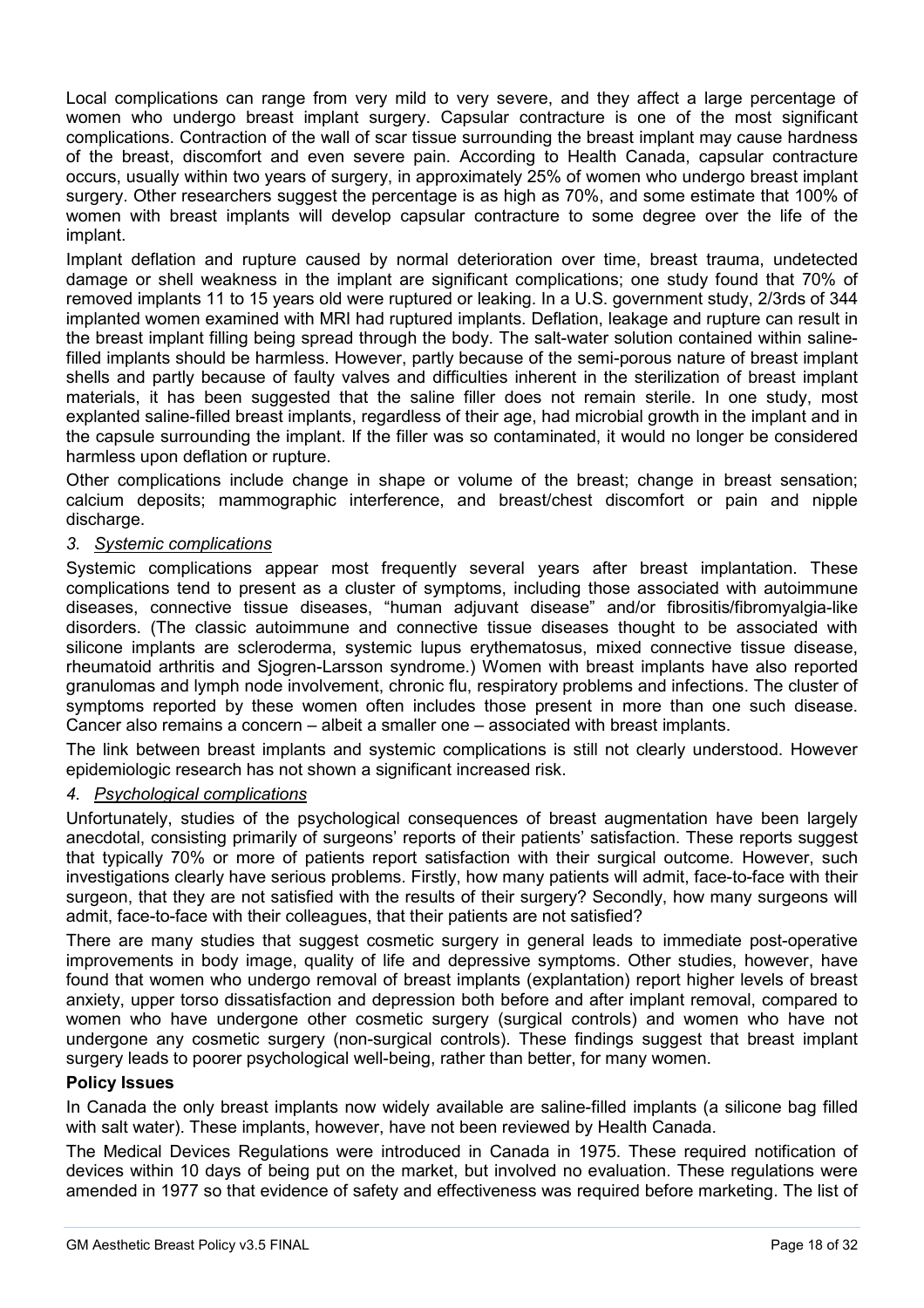devices covered by this amendment did not, however, include breast implants. In October 1982, a further change to the regulations was implemented, which extended the pre-marketing review to all devices, including breast implants, designed to be implanted in tissues or bodies for more than 30 days.

The 1982 amendment required all implantable devices to go through a premarket evaluation of safety and effectiveness data in order to obtain a Notice of Compliance and be allowed for sale in Canada. This evaluation included a review by scientists at Health and Welfare Canada's Bureau of Radiation and Medical Devices of animal and human test results and manufacturing data supplied by the manufacturer. However, the review was required only for devices introduced after the date the amendment became effective. Because most saline-filled implants were available for sale before this date, they were exempted from the pre-market review.

Currently, despite the moratorium on silicone gel-filled breast implants, Health Canada has begun allowing their use in certain circumstances. There are suggestions that their popularity is again growing. Even as these silicone gel-filled implants are being reintroduced, there has still been little evaluation of the effects of the saline-filled implants that are currently widely available. This represents a gap in public policy and should be addressed by Health Canada.

## **4. LEVEL 3: RETROSPECTIVE CASE CONTROL**

**The impact of obesity on breast surgery complications, Chen, C L., Plast Reconstr Surg. 2011 Nov;128(5):395e-402e.doi: 10.1097/PRS.0b013e3182284c05.**

## **ABSTRACT**

**Background:** The increasing prevalence of obesity may worsen surgical outcomes and confound standardized metrics of surgical quality. Despite anecdotal evidence, the increased risk of complications in obese patients is not accounted for in these metrics. To better understand the impact of obesity on surgical complications, the authors designed a study to measure complication rates in obese patients presenting for a set of elective breast procedures.

**Methods:** Using claims data from seven Blue Cross and Blue Shield plans, the authors identified a cohort of obese patients and a nonobese control group who underwent elective breast procedures covered by insurance between 2002 and 2006. The authors compared the proportion of patients in each group who experienced a surgical complication. Using multivariate logistic regression, the authors calculated the odds of developing a surgical complication when obesity was present.

**Results:** There were 2403 patients in the obese group (breast reduction, 80.7 percent; reconstruction, 10.3 percent; mastopexy with augmentation, 1.5 percent; mastopexy alone, 3.5 percent; and augmentation alone, 4.0 percent). The occurrence of complications was compared for each procedure to a nonobese control group of 5597 patients. Overall, 18.3 percent of obese patients had a claim for a complication, compared with only 2.2 percent in the control group (p<0.001). Obesity status increased the odds of experiencing a complication by 11.8-fold after adjusting for other variables.

**Conclusions:** Obesity is associated with a nearly 12-fold increased odds of a postoperative complication after elective breast procedures. As quality measures are increasingly applied to surgical evaluation and reimbursement, appropriate risk adjustment to account for the effect of obesity on outcomes will be essential.

## **5. LEVEL 3: CASE-CONTROL**

**Factors Associated with Readmission following Plastic Surgery: A Review of 10,669 Procedures from the 2011 American College of Surgeons National Surgical Quality Improvement Program Data Set,** *Plast. Reconstr. Surg.* **132: 666, 2013.**

**Background:** This study explored factors associated with readmission following plastic surgery using a prospective, validated, national database.

**Methods:** Patients who underwent primary plastic surgery procedures (*n* = 10,669) were identified from the 2011 American College of Surgeons National Surgical Quality Improvement Program databases. Those who were readmitted were compared with those who were not. Preoperative patient comorbidities, laboratory values, and intraoperative details derived from the data set were analyzed, and multivariate regression analysis was used to identify predictors of readmission.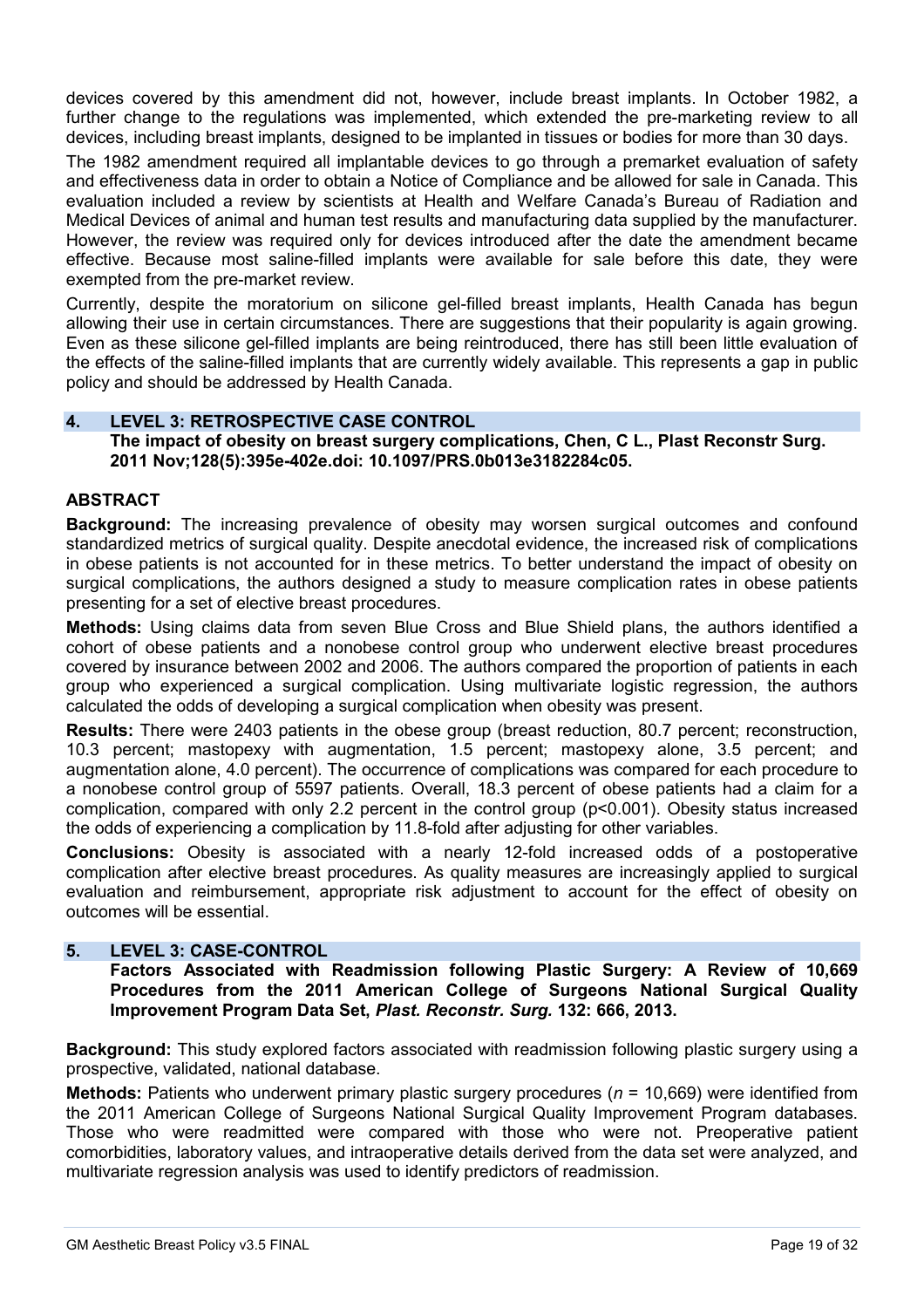**Results:** A total of 10,669 patients were included, with a 4.5 percent readmission rate. Their average age was 49.5 years, 32.2 percent were obese, 15.2 percent were smokers, and 81.7 percent were women. The most commonly performed procedures included elective/cosmetic breast (23.4 percent), implant breast reconstruction (16.5 percent), revision breast procedures (14.9 percent), hand operations (9.7 percent), and body contouring (5.9 percent). The wound complication rate was 4.6 percent and the medical complication rate was 4.9 percent. The overall incidence of any postoperative complication was 10.9 percent, of which 4.8 percent were defined as major surgical complications. Independent risk factors associated with readmission included procedure type (*p* = 0.029); obesity (*p* = 0.011); anemia (*p*  = 0.003); and medical (*p* < 0.001), major surgical (*p* < 0.001), and wound (*p* < 0.001) complications.

**Conclusions:** The most significant predictor of readmission was postoperative complications. Patients experiencing postoperative surgical complications were six times more likely to be readmitted. These findings can assist surgeons and health systems to better tailor preoperative risk counseling, resource allocation, and postoperative discharge services. (*Plast. Reconstr. Surg.* 132: 666, 2013.)

#### **6. LEVEL 4: OBSERVATIONAL STUDY Gynecomastia: Pathophysiology, Evaluation, and Management,** *Mayo Clin Proc.*  **2009;84(11):1010-1015**

## **Concise Review for Clinicians**

Ruth E. Johnson, MD, and M. Hassan Murad, MD, MPH Gynecomastia, defined as benign proliferation of male breast glandular tissue, is usually caused by increased estrogen activity, decreased testosterone activity, or the use of numerous medications. Although a fairly common presentation in the primary care setting and mostly of benign etiology, it can cause patients considerable anxiety. The initial step is to rule out pseudogynecomastia by careful history taking and physical examination. A stepwise approach that includes imaging and laboratory testing to exclude neoplasms and endocrinopathies may facilitate costeffective diagnosis. If results of all studies are normal, idiopathic gynecomastia is diagnosed. The evidence in this area is mainly of observational nature and lower quality.

From the Division of Preventive, Occupational and Aerospace Medicine, Mayo Clinic, Rochester, MN. © 2009 Mayo Foundation for Medical Education and Research

## **7. LEVEL 1: REVIEW**

**Breast Reduction Surgery for Hypermastia: Clinical Effectiveness and Guidelines, Rapid Response Report: Summary of Abstracts, Canadian Agency for Drugs and Technologies in Health, 21***<sup>P</sup>* **st***<sup>P</sup>* **August 2014**

## **Review question:**

1. What is the evidence that hypermastia causes neck, shoulder, or upper back pain in adult women?

2. What are the guidelines associated with breast reduction surgery in women?

**Methods:** A limited literature search was conducted on key resources including PubMed, The Cochrane Library (2014, Issue 8), University of York Centre for Reviews and Dissemination (CRD) databases, Canadian and major international health technology agencies, as well as a focused Internet search. No filters were used to limit retrieval by publication type for question 1. A methodological filter was applied to limit retrieval to guidelines for question 2. Where possible, retrieval was limited to the human population. The search was also limited to English language documents published between January 1, 2009 and August 12, 2014.

The summary of findings was prepared from the abstracts of the relevant information.

**Evidence identified:** One systematic review, three non-randomized studies, and three evidence-based guidelines regarding breast reduction surgery for hypermastia were identified.

**Summary of findings:** The identified systematic review found that women who underwent breast reduction surgery had improved outcomes regarding musculoskeletal pain, breathing, sleep, and headaches. One non-randomized study found that women who had larger breast tissue resection volumes had more often experienced pre-operative back pain, breast pain, shoulder grooves, rashes under the breasts, poor posture, and exercise intolerance than those who went on to have smaller resections; however, symptoms improved in both groups postoperatively. All data in this retrospective cohort study were collected retrospectively, therefore the results may be affected by recall bias. The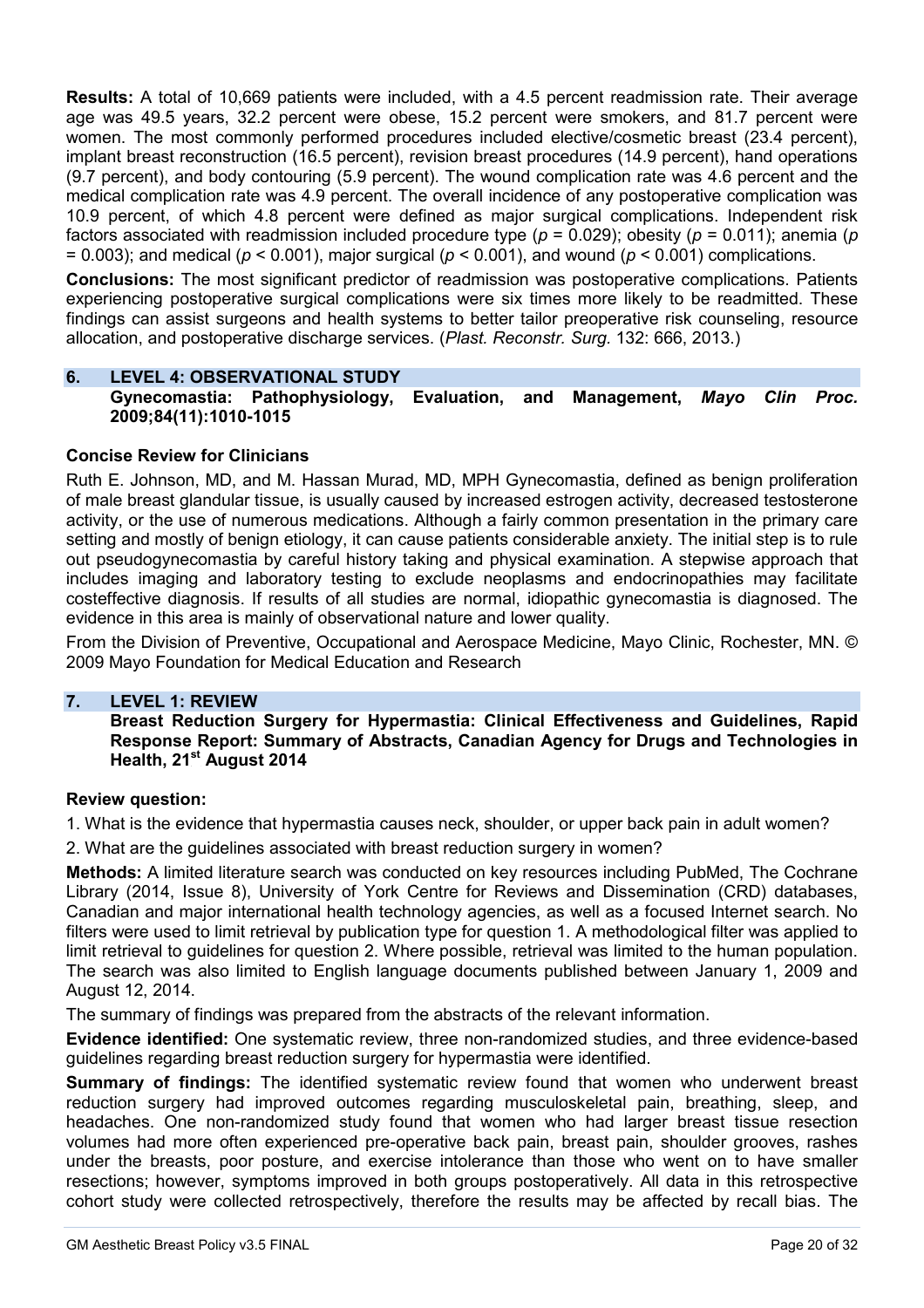authors concluded that breast reduction surgery improved a variety of symptoms, regardless of body surface-area calculated adjustments and breast tissue resection volume. The remaining two nonrandomized studies also found a postoperative improvement in breast-related symptoms, including quality of life, frequency of pain, and low-back compressive forces. These were small cohort studies, one using data from 59 patients, and the other 11 patients only.

One guideline suggests that breast reduction should be considered when resection weight is 500 grams or more, and that surgery is not to be considered in patients with a body mass index greater than 27.5. Two guidelines from the American Society of Plastic Surgeons state that resection volume is unrelated to symptom relief, and there is inconclusive evidence regarding the risk of complication associated with body mass index; ability to undergo surgery, and resection volume, should be at the discretion of the surgeon.

The guidelines suggest breast reduction surgery be considered for patients experiencing the following symptoms:

- back pain (upper or unspecified), neck pain and shoulder pain
- intertrigo, especially if unresponsive to medical intervention
- shoulder grooving from bra straps
- socially or emotionally bothered by large breasts
- physical activity limited by breast size
- breasts are low hanging, with stretched skin and enlarged areolas
- when breasts are unsupported, nipples hang below the breast crease
- acquired thoracic kyphosis
- chronic breast pain
- headache
- paresthesia of the upper extremities
- and congenital breast deformity

## **8. LEVEL 2: RANDOMISED CONTROLLED TRIAL**

**Risk Factors for Complications Following Breast Reduction: Results from a Randomized Control Trial, Srinivasaiah, N. et al. 2014, The Breast Journal, Volume 20 Number 3, 274–278**

**Purpose:** To determine the effects of resection weight, BMI, age, and smoking on complication rates following reduction mammoplasty.

**Methods:** Data were gathered as a part of randomized control trial (RCT) examining psychosocial and Quality of Life benefits of reduction mammoplasty. Sixty-seven consecutive female patients referred to either the Hull Breast Unit or Hull Plastic and Reconstructive Surgery Unit and underwent inferior pedicle reduction mammoplasty were recruited. Complications were recorded prospectively. Data gathered included resection weight, BMI, age, and smoking status. Smoking

status was categorized into current; ex; and never. Prospective records of all complications were noted.

**Results:** Of the 67 patients, 16 (23.9%) had complications. Higher resection weight, increased BMI, and older age are associated with high rate of complications with significance reaching p-values of  $p < 0.001$ ,  $p = 0.034$ , and  $p = 0.004$ , respectively.

Among the 67 women who had surgery, nine (13.4%) were current smokers, 20 (29.9%) were exsmokers, and 38 (56.7%) never smoked. The incidence of complications was highest among current smokers and lowest among those who had never smoked. When comparing the current smokers with those who are not currently smoking, there is a 37% difference in the occurrence of complication. The chi-squared test shows that this is a significant difference (p < 0.01) at the 99% confidence interval.

**Conclusions:** Higher resection weight, increased BMI, older age, and smoking are risk factors for complications.

## **9. LEVEL 3: RETROSPECTIVE COHORT STUDY**

**An Outcomes Analysis of 2142 Breast Reduction Procedures, Manahan, M.A. et al 2015, Annals of Plastic Surgery, Volume 74 No.3, 289 – 292**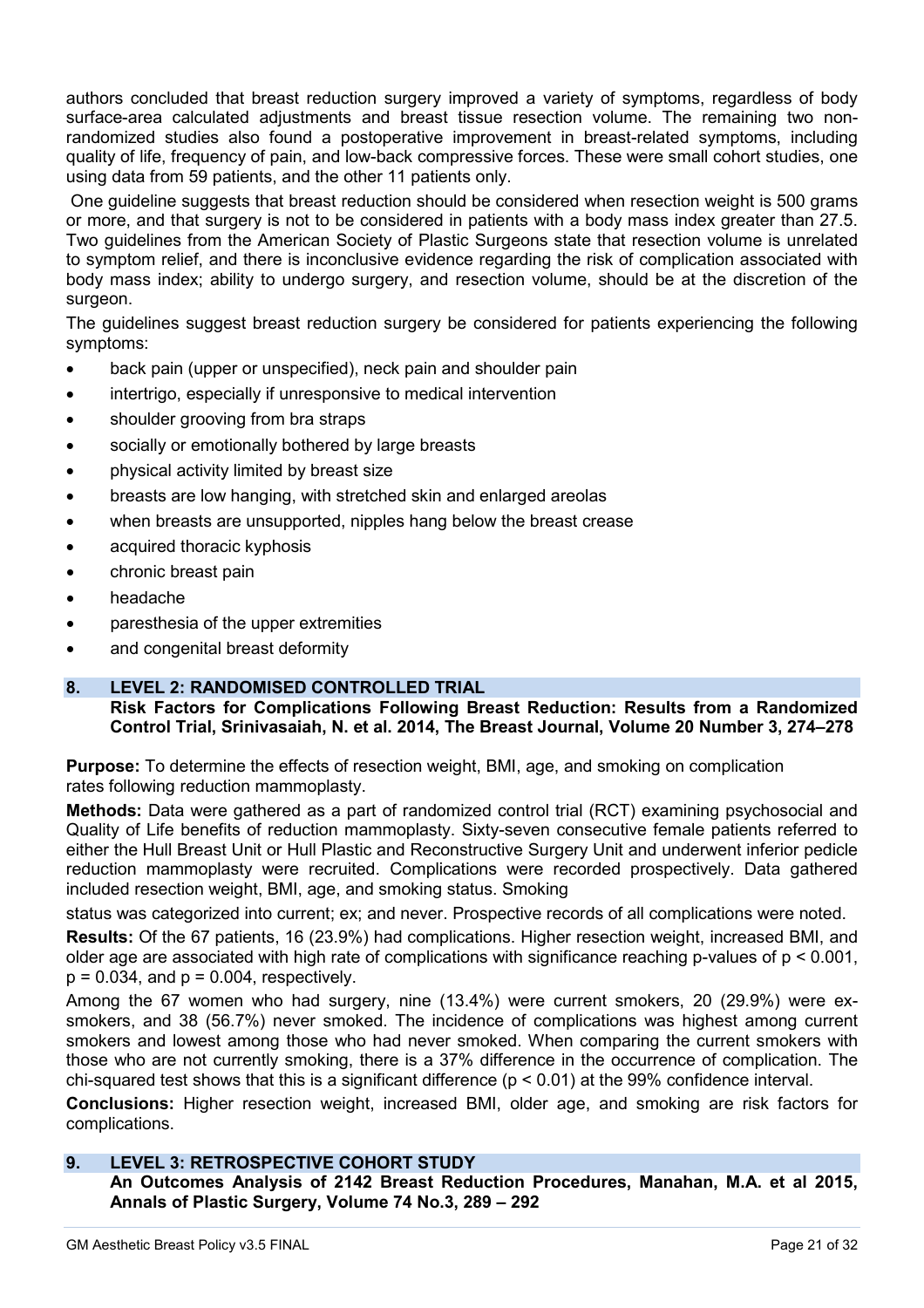## **ABSTRACT**

**Background:** This study investigated a large series of consecutive breast reductions to study important factors that impact outcomes.

**Methods:** A retrospective review of all breast reductions from 1999 to 2009 in a single institution (John Hopkins Medical Institutions in USA) was performed using the medical record for demographics, medical history, physical examination, intraoperative data, and postoperative complications. Multivariate statistical analysis was performed.  $P \le 0.05$  defined significance.

**Results:** Seventeen surgeons performed 2152 consecutive breast reductions on 1148 patients using inferior pedicle/Wise pattern (56.4%), medial pedicle/Wise pattern (16.8%), superior pedicle/nipple graft/Wise pattern (15.1%), superior pedicle/vertical pattern (11.6%), and liposuction (0.1%) techniques. 90.5% of breast reductions were performed to address symptomatic macromastia (n = 1947). The remainder were performed to match a breast reconstruction or partial mastectomy. 2% were a secondary procedure after prior reduction.

Complications included discernible scars (14.5%), nonsurgical wounds (13.5%), fat necrosis (8.2%), infection (7.3%), wounds requiring negative pressure wound therapy or reoperation (1.4%), and seroma (1.2%). Reoperation rates were 6.7% for scars, 1.4% for fat necrosis, and 1% for wounds.

Body mass index greater than or equal to 35 kg/m increased risk of infections [odds ratio (OR), 2.3,  $P =$ 0.000], seromas (OR, 2.9, P = 0.03), fat necrosis (OR, 2.0, P = 0.002), and minor wounds (OR, 1.7, P = 0.001). Cardiac disease increased reoperation for scar (OR, 3.0,  $P = 0.04$ ) and fat necrosis (OR, 5.3,  $P =$ 0.03). Tobacco use increased infection rate (OR, 2.1, P = 0.008). Secondary surgery increased seromas (OR, 12.0, P = 0.001). Previous hysterectomy/oophorectomy increased risk of wound reoperations (OR, 3.4, P = 0.02), and exogenous hormone supplementation trended toward decreasing infections (OR, 0.5, P = 0.08). χ analysis revealed 7.8% infection risk without exogenous hormone versus 3.8% risk with hormone supplementation  $(P = 0.02)$ .

None of the breast reduction techniques was found to be independently responsible for an increase in any of the evaluated complications. Size of reduction was also not found to significantly contribute to complication profiles.

**Conclusions:** Morbid obesity, tobacco, cardiac history, and secondary surgery negatively impacted breast reduction outcomes. Hormonal status impacted reoperations and infections.

## **10. LEVEL 3: RETROSPECTIVE COHORT STUDY**

## **Risk factors for complications after breast reduction surgery, Lewis R. et al 2014, Journal of Plastic Surgery & Hand Surgery, Volume 48, 10-14**

## **ABSTRACT**

**Background:** Women who suffer from breast hypertrophy commonly have physical symptoms such as back pain and psychosocial problems. Breast reduction surgery is performed to relieve these problems. Side-effects must be kept to a minimum. Risk factors for developing postoperative complications have not clearly been identified so far. The aim of this study was to identify risk factors that lead to complications.

**Method:** The medical records of 512 consecutive women (mean age 40 years) who underwent bilateral breast reduction between January 2001 and December 2007, at the Department of Plastic Surgery, Sahlgrenska University Hospital in Sweden, were retrospectively studied. Complications that occurred during the first 30 days after the operation were retrieved from medical records. Complications that the study explored were infection, delayed wound healing, fat necrosis and areola necrosis.

**Results:** Complications occurred in 32% of the patients within 30 days of surgery. The most common complication was infection at the surgical site (16%) followed by delayed wound healing (10%). Fat necrosis occurred in 2.5%, partial areola necrosis in 3.1%, and total areola necrosis in 0.6% of the patients. A longer suprasternal notch to nipple distance gave significantly higher risk of postoperative infection ( $p < 0.001$ ) and necrosis in the mammilla ( $p < 0.001$ ). The resected specimen weight during the operation was found to significantly influence the risk of delayed wound healing ( $p = 0.021$ ) and fat necrosis (p < 0.001). Smokers had twice the risk of getting a postoperative infection, RR = 2.0 (95% CI = 1.3-3.1). Diabetics had a significantly higher risk of necrosis of the areola ( $p = 0.003$ ). All the above predictors were identified as independent predictors.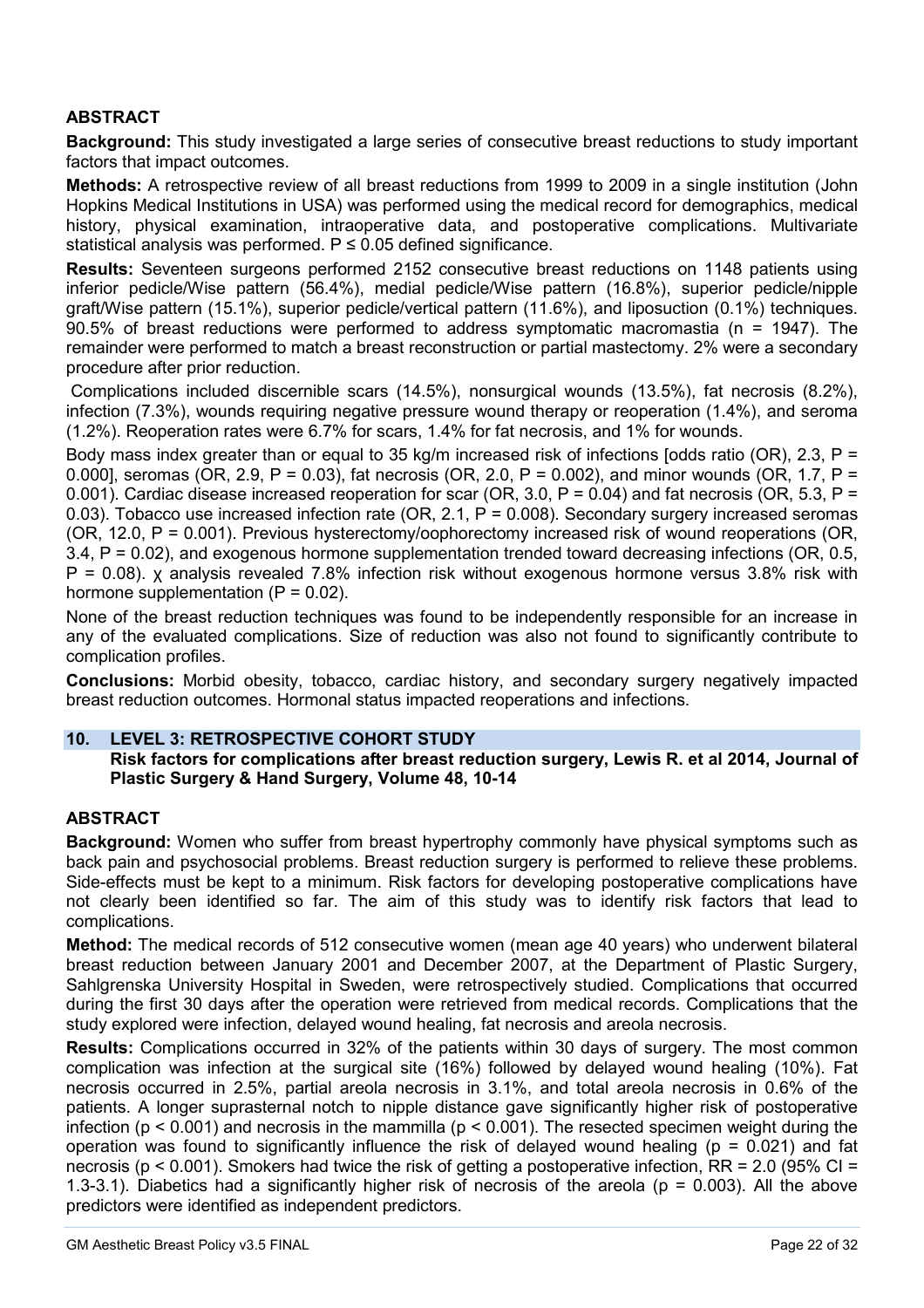**Conclusion:** Complications after breast reduction are common. The study has identified several risk factors for complications, some of them independent, which might be avoidable by performing a careful preoperative evaluation of the patient.

#### **11. LEVEL 4: CASE SERIES**

**Inverted nipple repair revisited: a 7-year experience, Gould D.J. et al 2015, Aesthetic Surgery Journal, Volume 35, No. 2, 156-164**

#### **ABSTRACT**

**Background:** Nipple inversion in females can be congenital or acquired. Women who desire treatment for this condition often report difficulty with breastfeeding and interference with their sexuality. However, data are limited on the demographics of patients who undergo surgery to repair inverted nipples and the associated recurrence rates and complications.

The authors assessed outcomes of a 7-year experience with an integrated approach to the correction of nipple inversion that minimizes ductal disruption.

**Methods:** A retrospective chart review was performed for 103 consecutive patients who underwent correction of nipple inversion. Complication rates, breastfeeding status, and patient demographics were documented.

**Results:** Among the 103 patients, 191 nipple corrections were performed. Nine patients had undergone previous nipple-correction surgery. Recurrence was experienced by 12.6% of patients, 3 of whom had bilateral recurrence. Other complications were partial nipple necrosis (1.05%), breast cellulitis (1.57%), and delayed healing (0.5%). The overall complication rate was 15.74%. Fifty-seven percent of the patients had a B-cup breast size, and 59% were 21 to 30 years of age.

**Conclusions:** The authors conclude that this study demonstrates the safety and effectiveness of their technique to correct inverted nipples.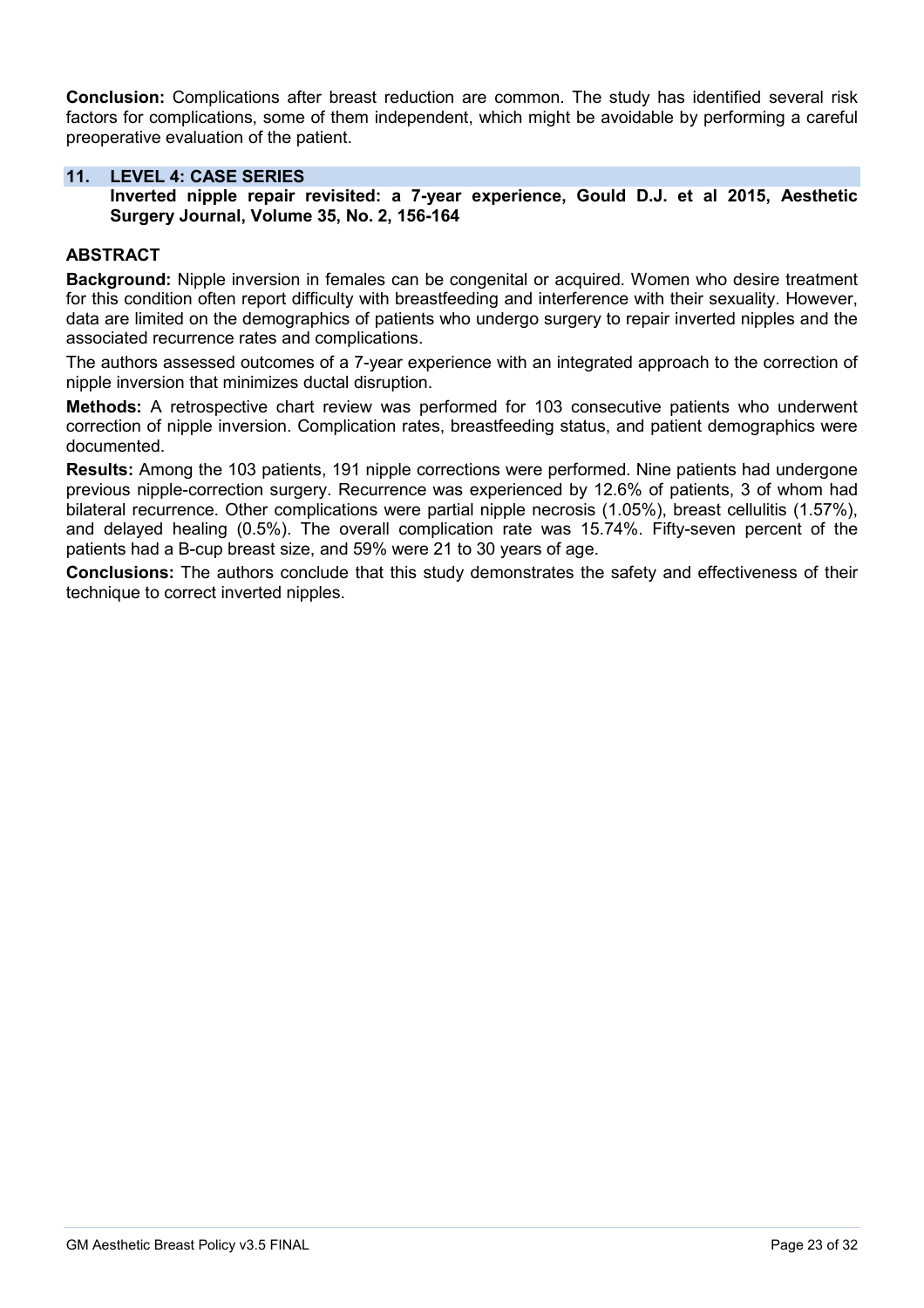## **Appendix 2 – Measuring Bra Size**

#### **[Aesthetic Breast Surgery](#page-0-0) [GM006-GM010](#page-0-1)**

#### <span id="page-23-0"></span>**Method 1: To be used for breast asymmetry**

- The bra size is determined by both a band size (e.g. 36) and a cup size (e.g. C) to come up with the bra size (e.g. 36C).
- Measure the size while the individual is wearing an unlined or thinly lined bra.
- Measure band size:
	- $\circ$  Using a soft measuring tape, measure around the rib cage in inches, just beneath the bust. Ensure that the tape is snug, smooth, and level in the front and back.
	- $\circ$  Discard any fraction (e.g. if the measurement is 31.5 inches, consider 31 inches). Add 5 inches to the measurement if the ribcage is odd and 4 inches if it is an even number (in our example, the band size is 36 inches).
	- $\circ$  Fuller figured women with rib cage measurements of more than 36 inches may need to add either 1 or 3 inches to get to the next even numbered band size.
- Measure cup size:
	- $\circ$  Measure across the fullest part of each breast (across the nipple), starting at the outside of the breast crease and going to the inside of the crease.
	- o A cup size is allocated to each measurement:
		- $\blacksquare$  7 inches = A cup  $\blacksquare$  10 inches = D cup  $\blacksquare$  13 inches = F cup
		- 8 inches = B cup **11 inches = DD cup 14 inches = FF cup**
		- $9$  inches = C cup  $12$  inches = E cup  $15$  inches = G cup
- It should be noted that this cup size measurement seems most accurate for women with band sizes in the 34 and 36 range.
- Because manufacturers make cup sizes smaller for smaller band sizes, and larger for larger band sizes, women with a 30-32 inch band measurement should deduct about 1 inch from these measurements (A cup = 6 inches, B cup = 7 inches and so on). Women in the 38-40 inch band size range will find that bras are upsized in cup size at these band measurements (women in this size range are more likely to be an A cup at 8 inches, B cup at 9 inches and so on).

## **Method 2**

- Alternatively, a more traditional way of measuring cup size is keeping the measuring tape straight and snug, measure around the fullest part of the bust. Subtract the rib cage measurement from this measurement.
- The difference is the basis for the cup size; each inch of difference is equal to one cup size:

| $\circ$ | less than 1 inch difference $=$ AA cup | $\circ$ 5 inch difference = DD Cup |
|---------|----------------------------------------|------------------------------------|
|         | $\circ$ 1 inch difference = A cup      | $\circ$ 6 inch difference = E Cup  |
|         | $\circ$ 2 inch difference = B Cup      | $\circ$ 7 inch difference = F Cup  |
|         | $\circ$ 3 inch difference = C Cup      | $\circ$ 8 inch difference = FF Cup |
|         | $\circ$ 4 inch difference = D Cup      | $\circ$ 9 inch difference = G Cup  |
|         |                                        |                                    |

Policy guidance from NHS England Interim Clinical Commissioning Policy: Breast Asymmetry Correction Surgery (November 2013)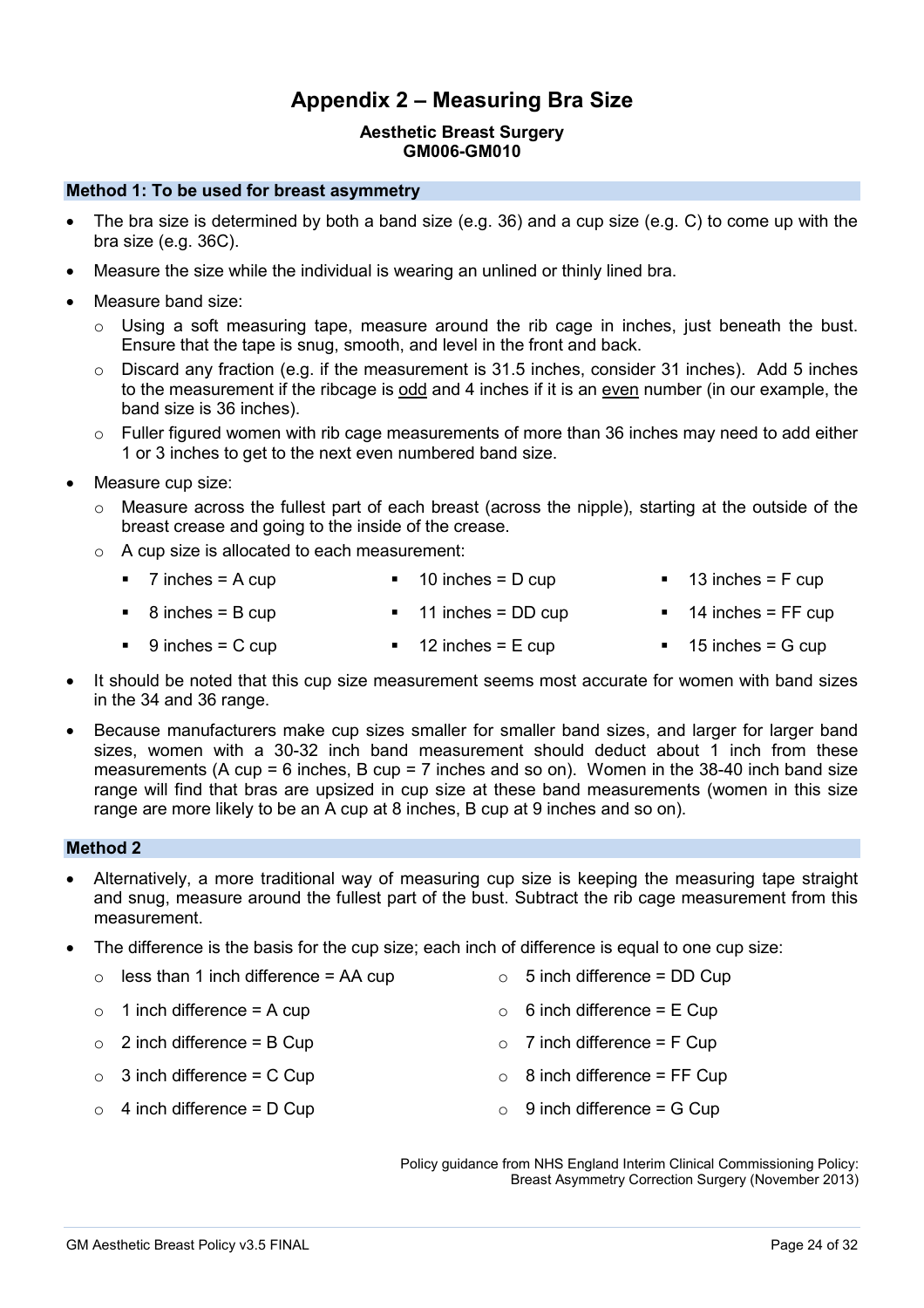## **List of band and cup sizes in ascending order of size**

**NOTE:**

- Most double cup sizes are one size up from the single letter, with the exception of AA which is smaller than an A cup.
- When assessing for asymmetry there should be a minimum of 2 cup sizes between the sizes given for each breast.

| 28AA        | 30AA            | 32AA       | 34AA | 36AA        | 38AA        | 40AA            | 42AA | 44AA        |
|-------------|-----------------|------------|------|-------------|-------------|-----------------|------|-------------|
| 28A         | 30A             | 32A        | 34A  | 36A         | 38A         | 40A             | 42A  | 44A         |
| 28B         | 30 <sub>B</sub> | 32B        | 34B  | 36B         | 38B         | 40B             | 42B  | 44B         |
| <b>28C</b>  | 30C             | <b>32C</b> | 34C  | <b>36C</b>  | 38C         | 40C             | 42C  | 44C         |
| 28D         | 30D             | 32D        | 34D  | 36D         | 38D         | 40 <sub>D</sub> | 42D  | 44D         |
| 28DD        | 30DD            | 32DD       | 34DD | 36DD        | 38DD        | 40DD            | 42DD | 44DD        |
| 28E         | 30E             | 32E        | 34E  | 36E         | 38E         | 40E             | 42E  | 44E         |
| 28F         | 30F             | 32F        | 34F  | 36F         | 38F         | 40F             | 42F  | 44F         |
| 28FF        | 28FF            | 32FF       | 34FF | 36FF        | 38FF        | 40FF            | 42FF | 44FF        |
| 28G         | 30G             | 32G        | 34G  | 36G         | 38G         | 40G             | 42G  | 44G         |
| <b>28GG</b> | 30GG            | 32GG       | 34GG | 36GG        | 38GG        | 40GG            | 42GG | 44GG        |
| 28H         | 30H             | 32H        | 34H  | 36H         | 38H         | 40H             | 42H  | 44H         |
| 28HH        | 30HH            | 32HH       | 34HH | 36HH        | 38HH        | 40HH            | 42HH | 44HH        |
| 28J         | 301             | <b>321</b> | 34I  | 361         | 381         | 401             | 421  | 441         |
| <b>28JJ</b> | 30J             | <b>32J</b> | 34J  | 36J         | 38J         | 40J             | 42J  | 44J         |
| <b>28JJ</b> | 30JJ            | 32JJ       | 34JJ | 36JJ        | 38JJ        | 40JJ            | 42JJ | 44JJ        |
| 28K         | 30K             | 32K        | 34K  | 36K         | 38K         | 40K             | 42K  | 44K         |
|             | 30KK            | 32KK       | 34KK | <b>36KK</b> | <b>38KK</b> | 40KK            | 42KK | <b>44KK</b> |
|             |                 | 32L        | 34L  | 36L         | 38L         | 40L             | 42L  | 44L         |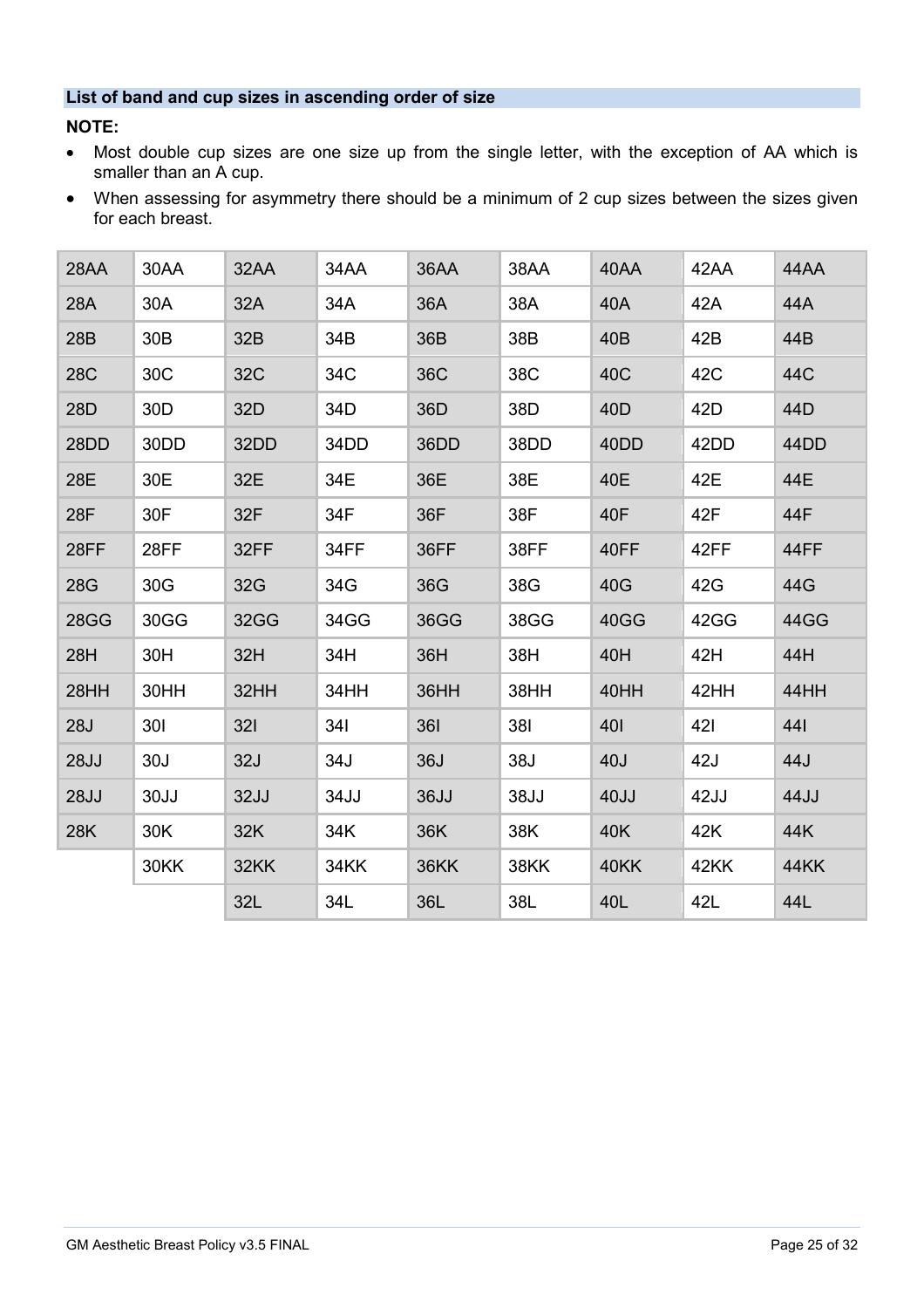# **Appendix 3 – Diagnostic and Procedure Codes**

## **[Aesthetic Breast Surgery](#page-0-0) [GM006-GM010](#page-0-1)**

<span id="page-25-0"></span>(All codes have been verified by Mersey Internal Audit's Clinical Coding Academy)

| GM006-GM010 - Aesthetic Breast Policy                             |       |  |  |  |  |
|-------------------------------------------------------------------|-------|--|--|--|--|
| <b>Augmentation (breast enlargement)</b>                          |       |  |  |  |  |
| Augmentation mammoplasty                                          | B31.2 |  |  |  |  |
| With the following ICD-10 diagnosis code(s):                      |       |  |  |  |  |
| Other plastic surgery for unacceptable cosmetic appearance        | Z41.1 |  |  |  |  |
| <b>Exceptions (ICD-10):</b>                                       |       |  |  |  |  |
| Congenital absence of breast with absent nipple                   | Q83.0 |  |  |  |  |
| Absent nipple                                                     | Q83.2 |  |  |  |  |
| Other congenital malformations of breast                          | Q83.8 |  |  |  |  |
| <b>Revision of breast augmentation</b>                            |       |  |  |  |  |
| Revision of prosthesis of breast                                  | B30.2 |  |  |  |  |
| Removal of prosthesis of breast                                   | B30.3 |  |  |  |  |
| Renewal of prosthesis of breast                                   | B30.4 |  |  |  |  |
| Revision of mammoplasty; plus,                                    | B31.4 |  |  |  |  |
| Removal of prosthesis from organ NOC; or                          | Y03.7 |  |  |  |  |
| Renewal of prosthesis in organ NOC; or                            | Y03.2 |  |  |  |  |
| Correction of displacement of prosthesis NOC                      | Y03.3 |  |  |  |  |
| Lipofilling of breast                                             | B37.5 |  |  |  |  |
| With the following ICD-10 diagnosis code(s):                      |       |  |  |  |  |
| Other plastic surgery for unacceptable cosmetic appearance        | Z41.1 |  |  |  |  |
| <b>Exceptions (ICD-10):</b>                                       |       |  |  |  |  |
| Mechanical complication of breast prosthesis and implant          | T85.4 |  |  |  |  |
| <b>Mastopexy (breast lift)</b>                                    |       |  |  |  |  |
| Mastopexy                                                         | B31.3 |  |  |  |  |
| Revision of mammoplasty (not specific to 'revision of mastopexy') | B31.4 |  |  |  |  |
| With the following ICD-10 diagnosis code(s):                      |       |  |  |  |  |
| Other plastic surgery for unacceptable cosmetic appearance        | Z41.1 |  |  |  |  |
| Exceptions (OPCS-4); when associated with:                        |       |  |  |  |  |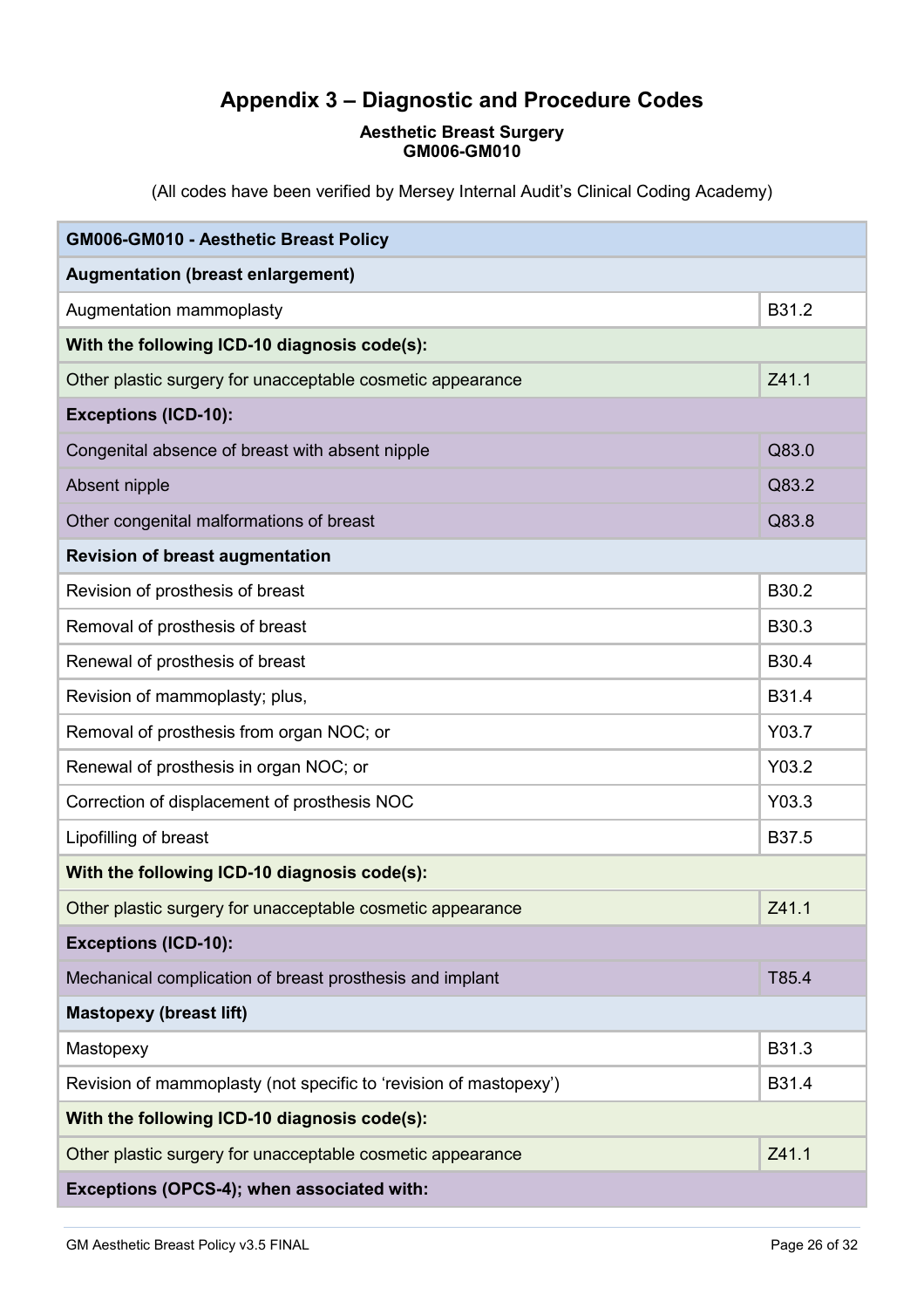| Reduction mammoplasty                                  |              |  |  |  |
|--------------------------------------------------------|--------------|--|--|--|
| <b>Reduction mammoplasty (Female breast reduction)</b> |              |  |  |  |
| Reduction mammoplasty                                  |              |  |  |  |
| With the following ICD-10 diagnosis code(s):           |              |  |  |  |
| Hypertrophy of breast                                  | <b>N62.X</b> |  |  |  |
| Gynaecomastia (male breast reduction)                  |              |  |  |  |
| Reduction mammoplasty                                  | B31.1        |  |  |  |
| With the following ICD-10 diagnosis code(s):           |              |  |  |  |
| Hypertrophy of breast                                  | <b>N62.X</b> |  |  |  |
| Surgical correction of nipple inversion                |              |  |  |  |
| Eversion of nipple                                     | B35.6        |  |  |  |
| With the following ICD-10 diagnosis code(s):           |              |  |  |  |
| Other signs and symptoms in breast; or                 | N64.5        |  |  |  |
| Other congenital malformations of breast               | Q83.8        |  |  |  |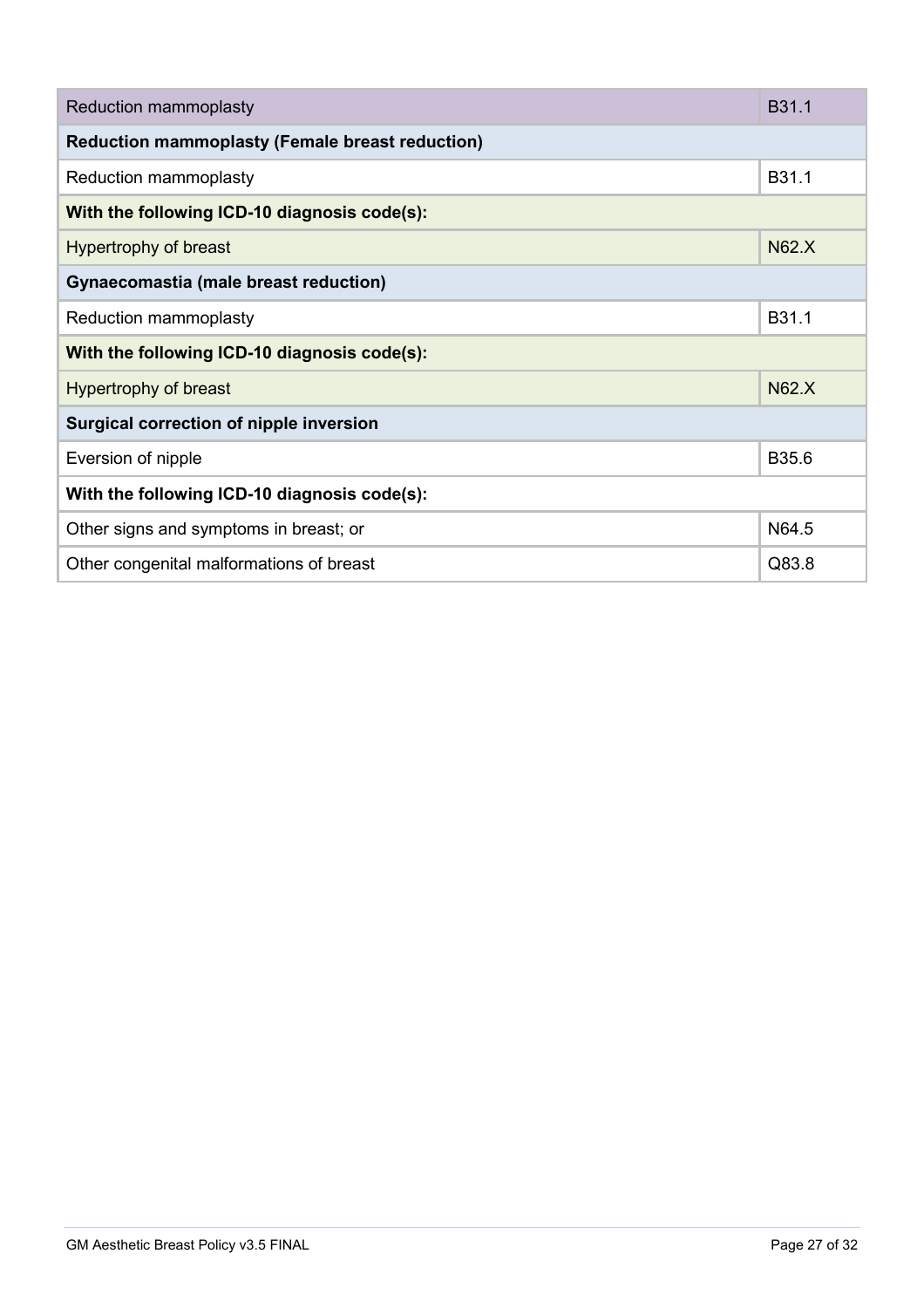# **Appendix 4 – Version History**

## **[Aesthetic Breast Surgery](#page-0-0) [GM006-GM010](#page-0-1)**

<span id="page-27-0"></span>The latest version of this policy can be found here: **[GM Aesthetic Breast Surgery Policy](https://gmeurnhs.co.uk/Docs/GM%20Policies/GM%20Aesthetic%20Breast%20Policy.pdf)** 

| <b>Version</b> | <b>Date</b> | <b>Summary of Changes</b>                                                                                                                                                                                                                                                                                                                                                                                                                                                                                                                                                                                                                                                                                                                                                                                                                                                                                                                                                                                                                                                                                                           |
|----------------|-------------|-------------------------------------------------------------------------------------------------------------------------------------------------------------------------------------------------------------------------------------------------------------------------------------------------------------------------------------------------------------------------------------------------------------------------------------------------------------------------------------------------------------------------------------------------------------------------------------------------------------------------------------------------------------------------------------------------------------------------------------------------------------------------------------------------------------------------------------------------------------------------------------------------------------------------------------------------------------------------------------------------------------------------------------------------------------------------------------------------------------------------------------|
| 0.1            | 09/09/2013  | Initial Draft for consideration by GM EUR Steering Group.                                                                                                                                                                                                                                                                                                                                                                                                                                                                                                                                                                                                                                                                                                                                                                                                                                                                                                                                                                                                                                                                           |
| 0.2            | 19/09/2013  | Inclusion of criteria following discussion at the GM EUR Steering Group meeting<br>on 18/09/2013.                                                                                                                                                                                                                                                                                                                                                                                                                                                                                                                                                                                                                                                                                                                                                                                                                                                                                                                                                                                                                                   |
| 0.3            | 09/10/2013  | Inclusion of criteria to confirm patient has worn a professionally fitted bra.                                                                                                                                                                                                                                                                                                                                                                                                                                                                                                                                                                                                                                                                                                                                                                                                                                                                                                                                                                                                                                                      |
| 0.4            | 15/10/2013  | First paragraph in Commissioning Recommendation reworded to match<br>$\bullet$<br>statement in rest of policy.<br>Policy Summary moved to Introduction in line with template.<br>$\bullet$<br>Paragraph on "Revision of Breast Augmentation" reworded.<br>$\bullet$<br>Evidence summary changed to match summary on Appendix $1 -$ Evidence<br>$\bullet$<br>Review<br>Absence of Evidence Summary added.<br>٠<br>Mechanism for Funding paragraph reworded in line with template.<br>$\bullet$<br>Inclusion of Appendix 1 - Evidence Review<br>$\bullet$<br>Formatted.<br>$\bullet$                                                                                                                                                                                                                                                                                                                                                                                                                                                                                                                                                  |
| 0.5            | 15/01/2014  | Feedback from the consultation considered by the GM EUR Steering Group. 25<br>people responded to the consultation. Amendment of the policy to include the<br>insertion of a paragraph regarding breast augmentation for male to female<br>gender realignment and mastectomy procedures for female to male gender<br>realignment.                                                                                                                                                                                                                                                                                                                                                                                                                                                                                                                                                                                                                                                                                                                                                                                                   |
| 1.0            | 11/03/2014  | Approved at Greater Manchester Heads of Commissioning and Greater<br><b>Manchester Chief Finance Officers</b>                                                                                                                                                                                                                                                                                                                                                                                                                                                                                                                                                                                                                                                                                                                                                                                                                                                                                                                                                                                                                       |
|                | 01/04/2014  | Approved at Greater Manchester Association Governing Group                                                                                                                                                                                                                                                                                                                                                                                                                                                                                                                                                                                                                                                                                                                                                                                                                                                                                                                                                                                                                                                                          |
| 1.1            | May 2015    | Policy reviewed and moved to NWCSU template.                                                                                                                                                                                                                                                                                                                                                                                                                                                                                                                                                                                                                                                                                                                                                                                                                                                                                                                                                                                                                                                                                        |
| 2.0            | 25/06/2015  | Changes made following annual review by GM EUR Steering Group on 20 May<br>2015:<br>Review date added - May 2015<br>Wording in Date of Review box amended to read 'One year from the date of<br>approval by Greater Manchester Association Governing Group and annually<br>thereafter.'<br>Surgical correction of nipple<br>inversion added to commissioning<br>٠<br>recommendation.<br>Inverted nipple correction added to the procedures requested included list.<br>$\bullet$<br>Under Breast Asymmetry the following sentence added 'For the purposes of<br>$\bullet$<br>this policy asymmetry is defined as a difference of 3 or more cup sizes.'<br>Definition of nipple inversion added.<br>٠<br>Section 4 - Criteria for Commissioning - Following sentence added under<br>٠<br>Mandatory Criteria 'For all applications relating to the female breast,<br>measurements should be submitted using the measuring guide in appendix<br>2 of this policy.'<br>And the following paragraph added under Revision of Breast Augmentation:<br>$\bullet$<br>The Department of Health advice on Poly Implant Prothèse (PIP) implants |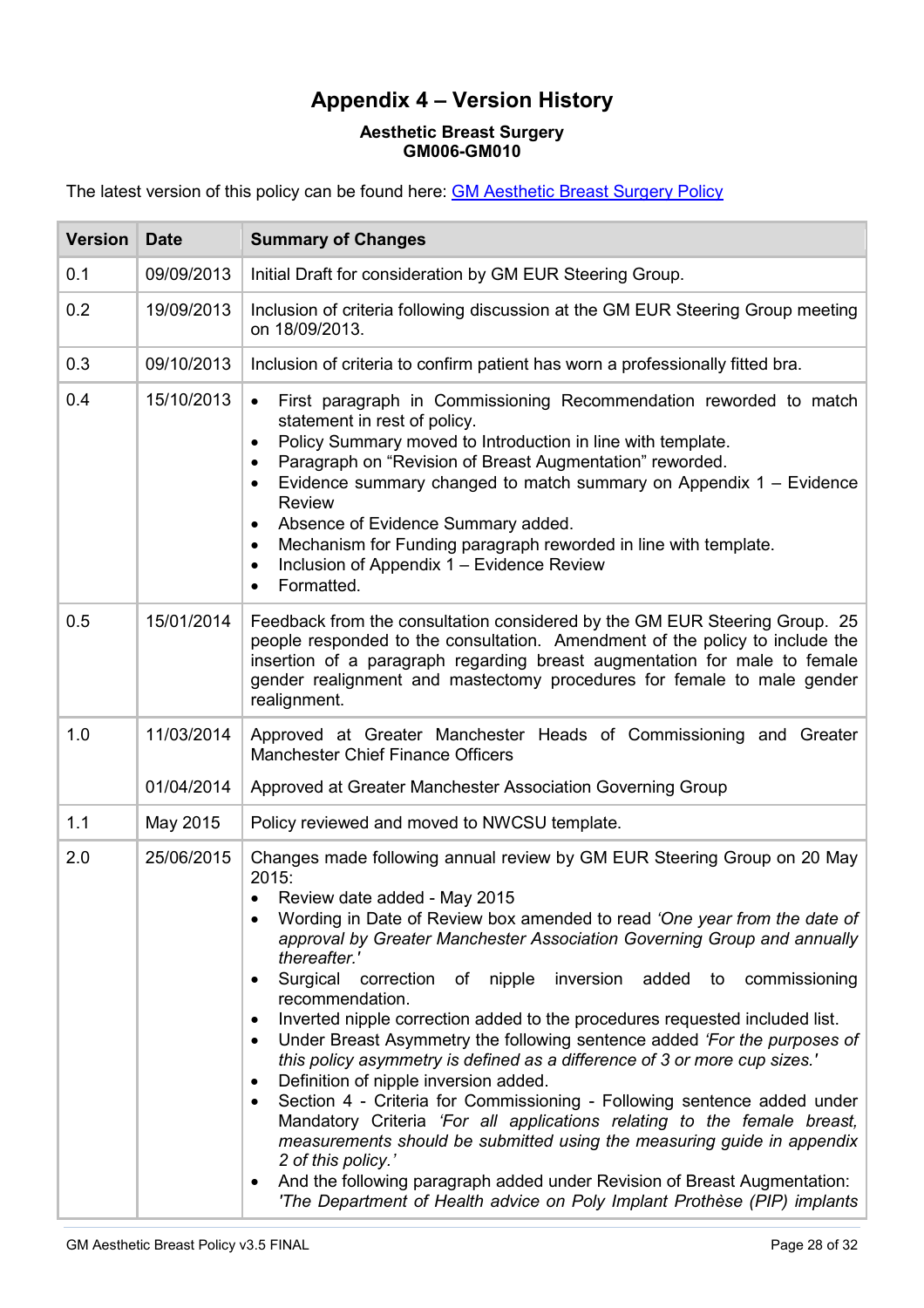|     |            | recommends that where woman who has PIP implants decides, with her<br>doctor, that in her individual circumstances she wishes to have her implants<br>removed, her healthcare provider should support her in carrying out this<br>surgery. Where her original provider is unable or unwilling to help, the NHS<br>will remove but not normally replace the implant.'<br>Under Breast Reduction bullet point 5 'Proof of purchase' has been<br>$\bullet$<br>removed.<br>Under Breast Asymmetry following added (e.g. C and E) & under the<br>standard information required added:<br>Evidence of current height and weight, and that the weight has been<br>stable for at least 2 years (BMI must be less than 30).<br>$\circ$ Patients must have completed puberty<br>Inverted Nipple Correction added under mandatory criteria<br>$\bullet$<br>Section 6 - Evidence Summary updated<br>Section 8 - Adherence to NICE Guidance - NICE have not currently issued<br>guidance on this treatment.<br>Appendix 1 - Evidence Review updated following review in May 2015<br>$\bullet$<br>Appendix 2 - Measuring Bra Size added<br>$\bullet$                                                                                                                                                                                                                                                                                                                                                                                                                                                                                                                                                                                                                                                                                                                                                                                                                                                                                                                                                                                                                                                                                                                                                                                                                                                                                                                                                                                              |
|-----|------------|-------------------------------------------------------------------------------------------------------------------------------------------------------------------------------------------------------------------------------------------------------------------------------------------------------------------------------------------------------------------------------------------------------------------------------------------------------------------------------------------------------------------------------------------------------------------------------------------------------------------------------------------------------------------------------------------------------------------------------------------------------------------------------------------------------------------------------------------------------------------------------------------------------------------------------------------------------------------------------------------------------------------------------------------------------------------------------------------------------------------------------------------------------------------------------------------------------------------------------------------------------------------------------------------------------------------------------------------------------------------------------------------------------------------------------------------------------------------------------------------------------------------------------------------------------------------------------------------------------------------------------------------------------------------------------------------------------------------------------------------------------------------------------------------------------------------------------------------------------------------------------------------------------------------------------------------------------------------------------------------------------------------------------------------------------------------------------------------------------------------------------------------------------------------------------------------------------------------------------------------------------------------------------------------------------------------------------------------------------------------------------------------------------------------------------------------------------------------------------------------------------------------------------------|
| 2.1 | 16/09/2015 | For further clarification on the $16th$ September 2015 the Greater Manchester<br>EUR Steering Group agreed the following changes to the policy:<br>Revision of Breast Augmentation: Sentence added to the second paragraph:<br>'To avoid creating asymmetry the non-faulty implant may be removed at the<br>same time.'<br>Breast Reduction: the 5P <sup>th</sup> P bullet point amended to read<br>'Confirmation that a correctly fitted bra has been worn for a period of at least<br>6 months and has not relieved the symptoms. Patients must provide<br>evidence of an independent measurement of band size and cup size using<br>either of the two methods for cup size as detailed in Appendix 2. OR a<br>clinical measurement (e.g. sternal notch to nipple distance, breast volume).'<br><b>Breast Asymmetry:</b> amended to read as follows:<br>'Breast Asymmetry is commissioned where there is a difference in breast<br>size of 3 cups (e.g. C and E) or more and the criteria listed below (in bullet<br>point form) have been met. Clinicians can submit an Individual Funding<br>Request (IFR) if they feel there is a good case for exceptionality. Due to the<br>risks and long term implications relating to breast implants, surgery to<br>reduce the larger breast only will be approved. Requests made by clinicians<br>to enhance the smaller breast, will be considered under clinical<br>exceptionality this includes but is not limited to cases where reduction to the<br>size of the larger breast would leave the women with a bust size<br>disproportionate to her frame.<br>A difference of 3 cup sizes or more evidenced by an independent<br>measurement of band size and cup size using the using the first of the<br>two methods outlined in Appendix 2 OR a clinical measurement (e.g.<br>sternal notch to nipple distance, breast volume).<br>Evidence of current height and weight, and that the weight has been<br>$\bullet$<br>stable for at least 2 years (BMI must be less than 30).<br>Patients must have completed puberty.<br>٠<br>Non-identifiable photographs, preferably medical illustrations if available, will<br>be requested, to support the decision making process, but will not form the<br>sole basis of the decision. It is not mandatory for photographs to be<br>provided by a patient.<br>A statement of clinical exceptionality must be included if the patient does not<br>meet the criteria above OR if an enlargement to the smaller breast is being<br>requested. |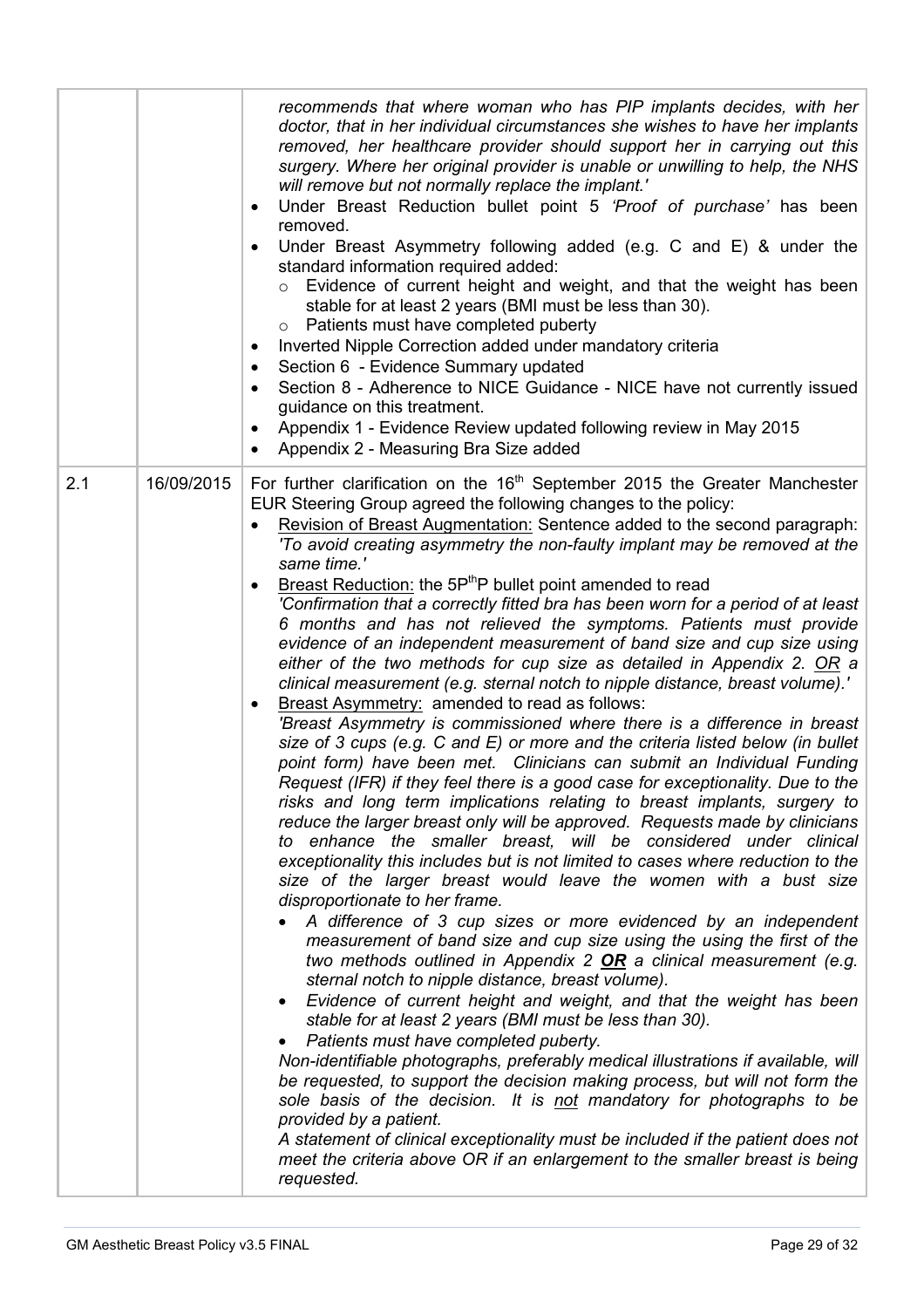|     | 18/11/2015 | On the 18 November 2015 the GM EUR Steering Group approved the changes<br>made to the policy on 16 September 2015 and agreed that these did result in a<br>change to the commissioning of aesthetic breast surgery across Greater<br>Manchester.                                                                                                                                                                                                                                                                                                                                                                                                                                                                                                                                                                                                                                                                                                                                                                                                                                                                                                                                                                                                                                                                                                                                                                                                                                                                                                                                                                                                                                                                                                            |
|-----|------------|-------------------------------------------------------------------------------------------------------------------------------------------------------------------------------------------------------------------------------------------------------------------------------------------------------------------------------------------------------------------------------------------------------------------------------------------------------------------------------------------------------------------------------------------------------------------------------------------------------------------------------------------------------------------------------------------------------------------------------------------------------------------------------------------------------------------------------------------------------------------------------------------------------------------------------------------------------------------------------------------------------------------------------------------------------------------------------------------------------------------------------------------------------------------------------------------------------------------------------------------------------------------------------------------------------------------------------------------------------------------------------------------------------------------------------------------------------------------------------------------------------------------------------------------------------------------------------------------------------------------------------------------------------------------------------------------------------------------------------------------------------------|
| 2.2 | 16/02/2016 | Section 2 - Definition: In the Amastia (and Amazia) paragraph the word<br>$\bullet$<br>'Amazia' corrected to read 'Amastia'.<br>Section 4 - Commissioning Criteria: Under Breast Augmentation the final<br>$\bullet$<br>sentence of the second paragraph amended to read 'amazia' not 'amastia'.<br>Section 14 - Glossary: The meaning of amastia and amazia has been<br>corrected.                                                                                                                                                                                                                                                                                                                                                                                                                                                                                                                                                                                                                                                                                                                                                                                                                                                                                                                                                                                                                                                                                                                                                                                                                                                                                                                                                                         |
| 2.3 | 05/04/2016 | List of diagnostic and procedure codes in relation to this policy added as<br>$\bullet$<br>Appendix 3.<br>Policy changed to Greater Manchester Shared Services template and<br>$\bullet$<br>references to North West Commissioning Support Unit changed to Greater<br><b>Manchester Shared Services.</b><br>Date of Review and Policy Statement: Wording amended to read 'One year<br>$\bullet$<br>from the date of approval by Greater Manchester Association Governing<br>Group thereafter at a date agreed by the Greater Manchester EUR Steering<br>Group (unless stated this will be every 2 years)'                                                                                                                                                                                                                                                                                                                                                                                                                                                                                                                                                                                                                                                                                                                                                                                                                                                                                                                                                                                                                                                                                                                                                   |
| 2.4 | 14/12/2016 | Appendix 3 - Mammoplasty (female breast reduction): the following diagnostic<br>codes were removed from exceptions:<br>M54.2 - Cervicalgia<br>$\bullet$<br>M54.5 - Low back pain<br>$\bullet$<br>M54.9 - Dorsalgia, unspecified<br>$\bullet$<br>L30.4 - Erythema intertrigo<br>$\bullet$                                                                                                                                                                                                                                                                                                                                                                                                                                                                                                                                                                                                                                                                                                                                                                                                                                                                                                                                                                                                                                                                                                                                                                                                                                                                                                                                                                                                                                                                    |
| 3.0 | 17/05/2017 | Following scheduled review at GM EUR Steering Group the following<br>amendments were agreed, subject to a virtual final approval by the group once<br>changes made:<br>Policy moved to new policy format<br>$\bullet$<br><b>Commissioning Statement</b><br>$\bullet$<br>o 'Policy Exclusions' section<br>beginning<br>moved<br>the<br>of<br>the<br>to<br>'Commissioning Statement'.<br>'Our definition of Aesthetic' section added<br>O<br>Under every heading apart from 'Inverted Nipple Correction', the<br>$\circ$<br>following statement added: 'All surgery involving incision into healthy<br>tissue in this case a healthy breast whatever its size and shape is<br>considered to be aesthetic.'<br>Under 'Breast Augmentation', the following paragraph added to replace<br>$\circ$<br>the original 1st paragraph: 'Surgery to augment the size and or shape of<br>a breast(s) is not routinely commissioned, with the exception of proven<br>amastia or amazia. There should be confirmation either in the form of a<br>consultant letter or an ultrasound report that there is an absence of<br>breast tissue.'<br>The following note added to sections on 'Breast Augmentation' and<br>O<br>'Revision of Breast Augmentation': 'NOTE: In order to ensure<br>consistency in decision making and a full understanding of the clinical<br>picture by all staff reviewing the case for ALL applications relating to the<br>female breast, measurements must be submitted using either method in<br>Appendix 2 of this policy, please give actual measurements as well as<br>the band and cup size. Applications using other methods will not be<br>accepted.'<br>Under 'Breast Reduction', the following statement added to the original<br>$\circ$ |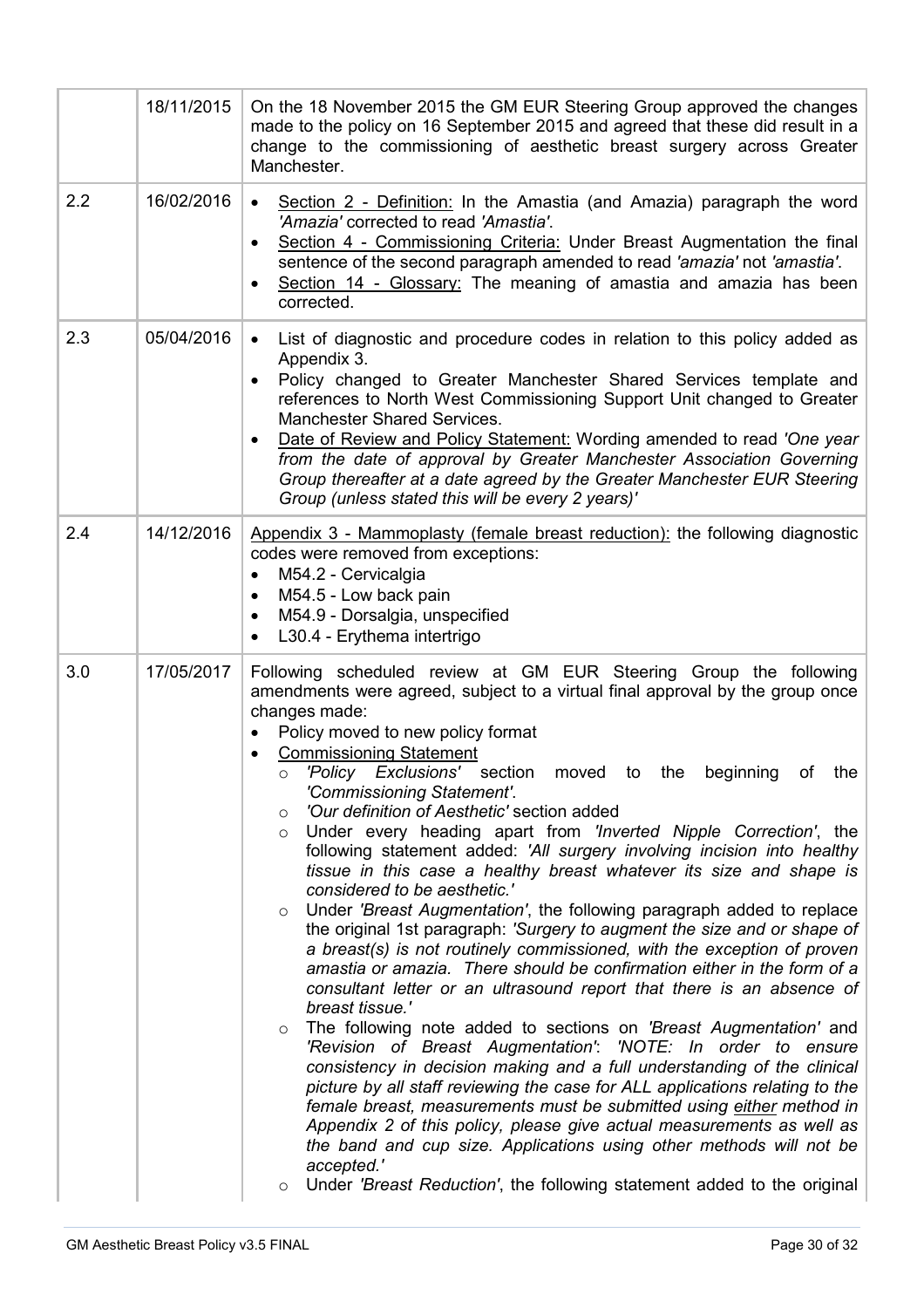|     | 16/06/2017 | 2nd paragraph: 'Please NOTE that these are not qualifying criteria, they<br>provide a standard set of information which is used by panels as an aid<br>when determining exceptionality:' and the first bullet point amended to<br>read: 'In order to ensure consistency in decision making and a full<br>understanding of the clinical picture by all staff reviewing the case for<br>ALL applications relating to the female breast, measurements must be<br>submitted using either method in Appendix 2 of this policy, please give<br>actual measurements as well as the band and cup size. Applications<br>using other methods will not be accepted.'<br>Under 'Gynaecomastia', the following statement added to the original<br>$\circ$<br>2nd paragraph: 'Please NOTE that these are not qualifying criteria, they<br>provide a standard set of information which is used by panels as an aid<br>when determining exceptionality:' and a section added around<br>'adolescent patients requesting surgery for gynaecomastia'.<br>Under 'Breast Asymmetry', the original first paragraph replaced by:<br>$\circ$<br>'However surgery is commissioned where there is a difference in breast<br>size of 3 cups (i.e there should be at least 2 cup sizes between the sizes<br>given for each breast). For example: the difference between a B cup on<br>one side and a DD on the other is 3 cup sizes with 2 cup sizes in<br>between: B to (C to D) to DD.<br>The following standard set of information will need to be provided in<br>addition to the individual clinical exceptional circumstances. Please<br>NOTE that these are not qualifying criteria, they provide a standard set<br>of information which is used by panels as an aid when determining<br>exceptionality:' and the first bullet point amended to read: 'Current band<br>and cup measurements for both breasts. In order to ensure consistency<br>in decision making and a full understanding of the clinical picture by all<br>staff reviewing the case for ALL applications relating to the female<br>breast, measurements must be submitted using Method 1 in Appendix 2<br>of this policy, please give actual measurements as well as the band and<br>cup size. Applications using other methods will not be accepted.'<br>Date of Review: Section amended to include standard wording and that next<br>٠<br>review will be in two years.<br>Appendix 1: Evidence Review: Under 'Summary of the evidence' the<br>wording 'Last updated: May 2015' was amended to read: 'The search was<br>repeated for the scheduled policy reviews in May 2015 and April 2017.'<br>Appendix 2: Measuring Bra Size: Titles added to distinguish the two different<br>$\bullet$<br>methods of measuring.<br>Following virtual final approval of the amendments made at the meeting on<br>17/05/2017, the following additional changes were made before publication of<br>the reviewed policy:<br>Commissioning Statement: '(See Appendix 2 for table of band and cup<br>sizing)' added to the end of paragraph 2 under 'Breast Asymmetry'.<br>Appendix 2: Measuring Bra Size: Breast table merged into one with notes on<br>double cup sizing and the minimum difference in cup size required for<br>asymmetry. |
|-----|------------|----------------------------------------------------------------------------------------------------------------------------------------------------------------------------------------------------------------------------------------------------------------------------------------------------------------------------------------------------------------------------------------------------------------------------------------------------------------------------------------------------------------------------------------------------------------------------------------------------------------------------------------------------------------------------------------------------------------------------------------------------------------------------------------------------------------------------------------------------------------------------------------------------------------------------------------------------------------------------------------------------------------------------------------------------------------------------------------------------------------------------------------------------------------------------------------------------------------------------------------------------------------------------------------------------------------------------------------------------------------------------------------------------------------------------------------------------------------------------------------------------------------------------------------------------------------------------------------------------------------------------------------------------------------------------------------------------------------------------------------------------------------------------------------------------------------------------------------------------------------------------------------------------------------------------------------------------------------------------------------------------------------------------------------------------------------------------------------------------------------------------------------------------------------------------------------------------------------------------------------------------------------------------------------------------------------------------------------------------------------------------------------------------------------------------------------------------------------------------------------------------------------------------------------------------------------------------------------------------------------------------------------------------------------------------------------------------------------------------------------------------------------------------------------------------------------------------------------------------------------------------------------------------------------------------------------------------------------------------------------------------------------------------------------------------------------------------------------------------------------------------------------------------------------------------------------------------------------------------------------------------------------------------|
| 3.1 | 19/07/2017 | Breast Reduction: Bullet point that reads: 'Patients must have completed their<br>families' amended to: 'Patients must be advised that if they go on to have further<br>children they may develop further problems and it is unlikely that further surgery<br>would be funded on the NHS.' at the request of the GM EUR Steering Group.                                                                                                                                                                                                                                                                                                                                                                                                                                                                                                                                                                                                                                                                                                                                                                                                                                                                                                                                                                                                                                                                                                                                                                                                                                                                                                                                                                                                                                                                                                                                                                                                                                                                                                                                                                                                                                                                                                                                                                                                                                                                                                                                                                                                                                                                                                                                                                                                                                                                                                                                                                                                                                                                                                                                                                                                                                                                                                                                    |
| 3.2 | 20/09/2017 | <b>Breast Reduction:</b> Bullet point 'Patients must be advised that if they go on to<br>have further children they may develop further problems and it is unlikely that<br>further surgery would be funded on the NHS.' amended to: 'Patients must be<br>advised that if they go on to have further children they may develop further                                                                                                                                                                                                                                                                                                                                                                                                                                                                                                                                                                                                                                                                                                                                                                                                                                                                                                                                                                                                                                                                                                                                                                                                                                                                                                                                                                                                                                                                                                                                                                                                                                                                                                                                                                                                                                                                                                                                                                                                                                                                                                                                                                                                                                                                                                                                                                                                                                                                                                                                                                                                                                                                                                                                                                                                                                                                                                                                     |